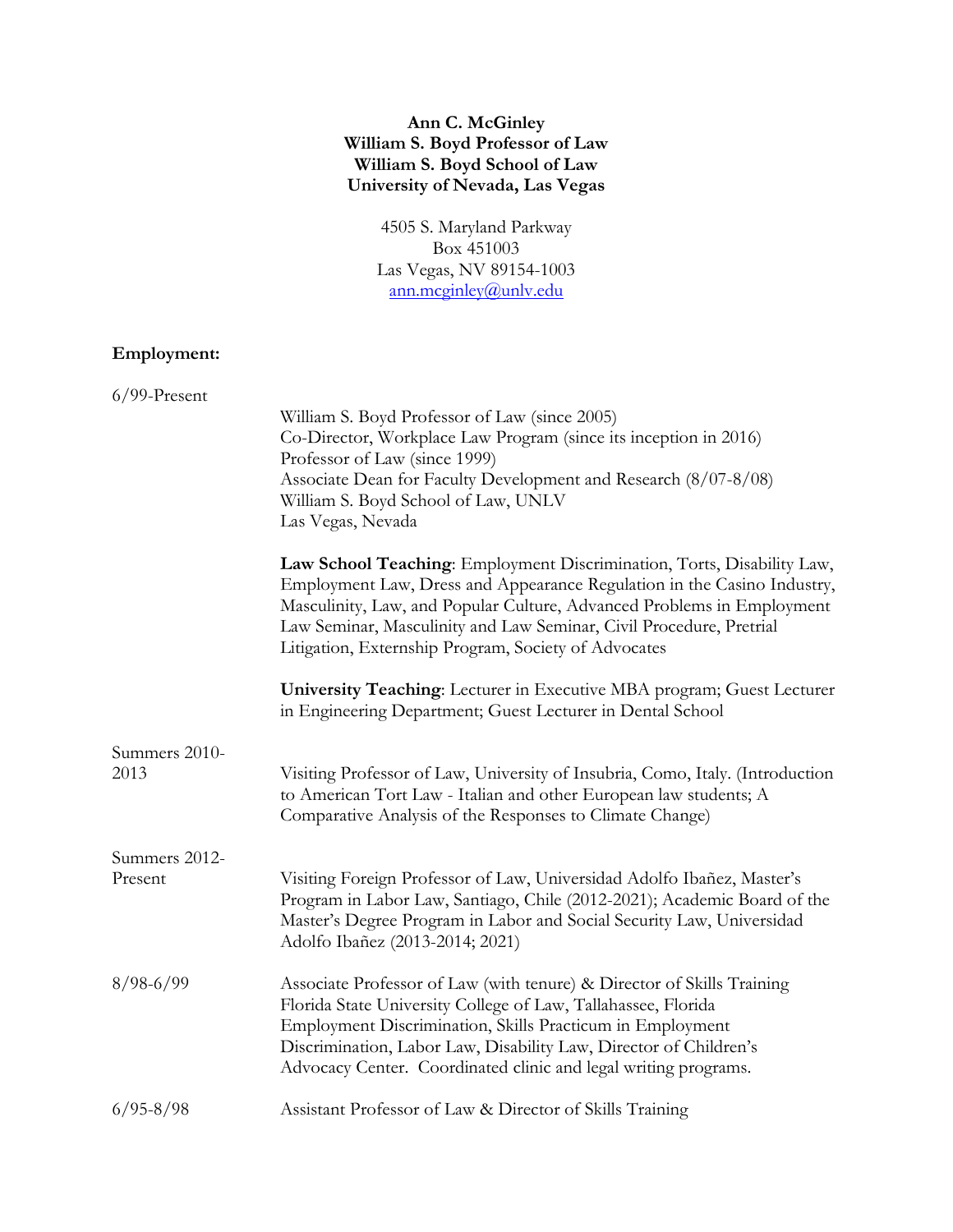|                   | Florida State University College of Law (same responsibilities as above).                                                                                                           |
|-------------------|-------------------------------------------------------------------------------------------------------------------------------------------------------------------------------------|
| $9/89 - 6/95$     | Assistant Professor of Legal Writing (1993-1995)<br>Instructor of Law (1989-1993)<br>Brooklyn Law School, Brooklyn, New York<br>Civil Procedure, Legal Analysis, Research & Writing |
| $10/88 - 8/89$    | Litigation Associate, Smith, Mullin & Kiernan<br>West Orange, New Jersey<br>Civil rights and employment litigation.                                                                 |
| $6/87 - 10/88$    | Litigation Associate, Reinhardt & Schachter<br>Newark, New Jersey<br>Civil rights and employment litigation.                                                                        |
| $10/84 - 5/86$    | Litigation Associate, Leonard, Street and Deinard<br>Minneapolis, Minnesota<br>Commercial, employment and civil rights litigation.                                                  |
| $8/82 - 9/84$     | Law Clerk<br>Honorable Joseph S. Lord, III (E.D.P.A.)<br>Philadelphia, Pennsylvania                                                                                                 |
| $9/81 - 12/81$    | Legal Intern<br>A.C.L.U. Legislative Office<br>Washington, D.C.                                                                                                                     |
| $6/81 - 9/81$     | Law Clerk<br>United States Attorney for the District of Columbia<br>Washington, D.C.                                                                                                |
| <b>Education:</b> |                                                                                                                                                                                     |
| 1982              | J.D. University of Pennsylvania Law School<br>Cum laude<br>Editor, University of Pennsylvania Law Review                                                                            |
| 1974              | M.A. University of Delaware<br>Recipient, Andelot Research Fellowship in Spanish<br>Grade Point Average: 4.0                                                                        |
| 1973              | B.A. Rosemont College, Rosemont, Pennsylvania<br>Dean's List; Graduated with Honors<br>Major: Spanish Literature and Language                                                       |
| 1971-72           | New York University at the University of Madrid<br>Madrid, Spain                                                                                                                    |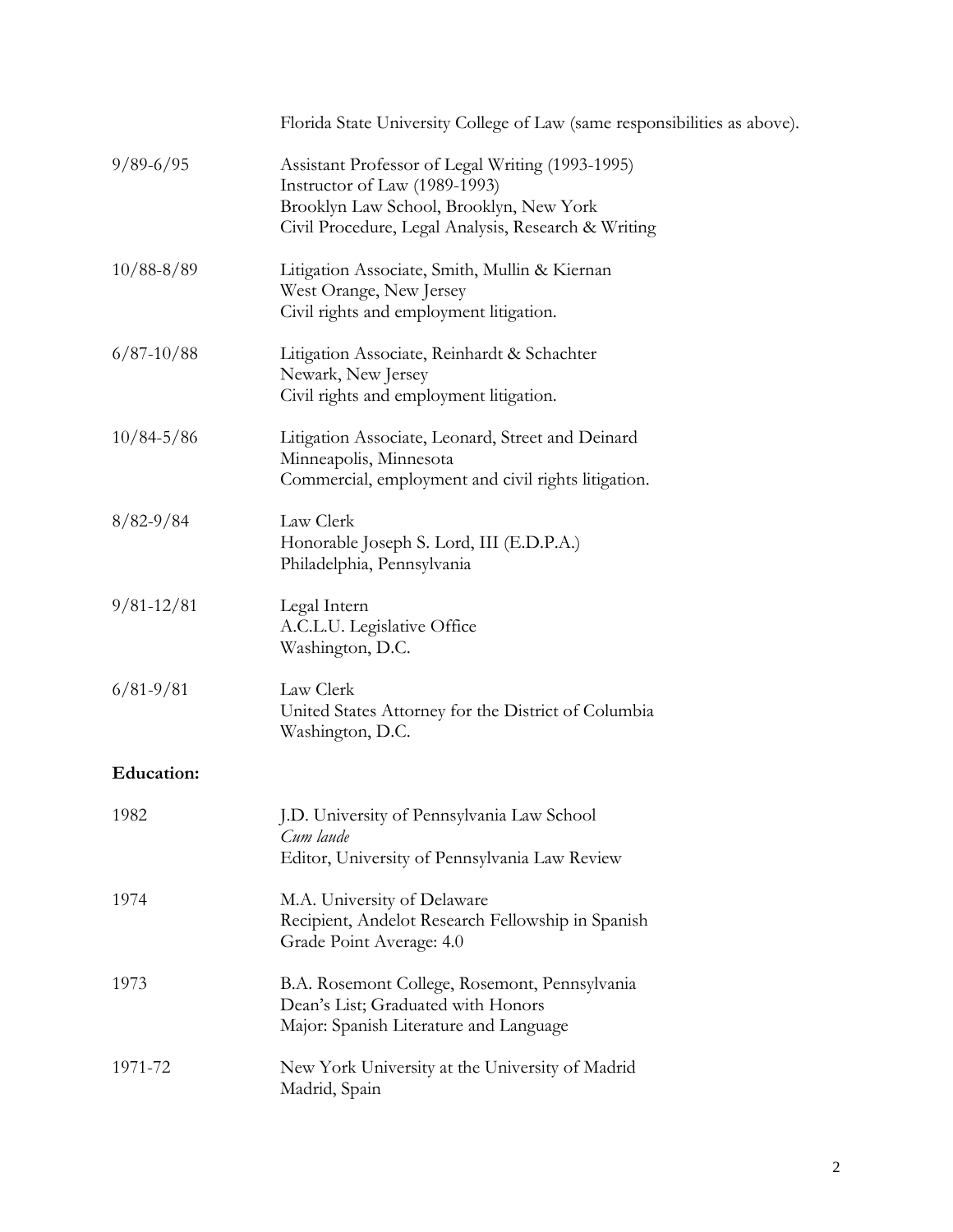#### **Lifetime Excellence Award in Scholarship**

*Paul Steven Miller Award, 2016*, awarded by the community of Labor and Employment Law Legal Scholars at the Colloquium on Scholarship of Employment and Labor Law, University of Washington School of Law, Seattle, Washington, for excellence in Employment and Labor Law Scholarship. The award states: "This award recognizes your contributions to the scholarly community as well as to the public at large for your work in gender/masculinities law, disability law, sex discrimination law, and other areas in which you have been a frequent and important contributor." (September 2016).

### **Academic and Editorial Positions**

Academic Committee (Advisory Board), Universidad Adolfo Ibañez, Master's Degree Program in Labor and Social Security Law, Santiago, Chile (2021-Present).

Academic Advisory Board, Universidad Adolfo Ibañez, Master's Degree Program in Labor and Social Security Law, Santiago, Chile (2013-2014).

Editorial Board, *LAWS* (peer-reviewed international scholarly open access journal of legal systems, theory and institutions. Published quarterly online by MDPI. (2016-2018).

UNLEASHEQUALITY, [www.UNLEASHEQUALITY.com.](http://www.unleashequality.com/) (founding member).

#### **Key Advisory Roles & Board Memberships**

Nevada Governor's Task Force on Sexual Harassment and Discrimination and Policy (January 2019 – June 2019).

Member, Board of Advisors, Silver State Equality (SSEQ), an organization that uses law to promote interests of LGBTQ+ individuals (Spring 2019 – present); Member, Subcommittee on Legislative Endorsements, SSEQ (Spring 2020).

Planning Committee, Women on Boards, an organization that seeks to place more women on corporate boards. (2020, 2021).

### **Current Research Project**

*Gender, Masculinity, and Lawyers' Professional Relationships: U.S. and Abroad* Empirical project in which I am interviewing lawyers in all types of legal work in the U.S. and abroad to consider the effect of gender on working conditions of lawyers. I am exploring how law and culture affect gendered work relations "on the ground," and comparing the results in different countries. Interviews for the first phase of this project, which occurred January 2017 – June 2017, in Chile and Spain are completed. I interviewed lawyers in Denmark in fall 2019, and I am currently interviewing lawyers in various U.S. cities.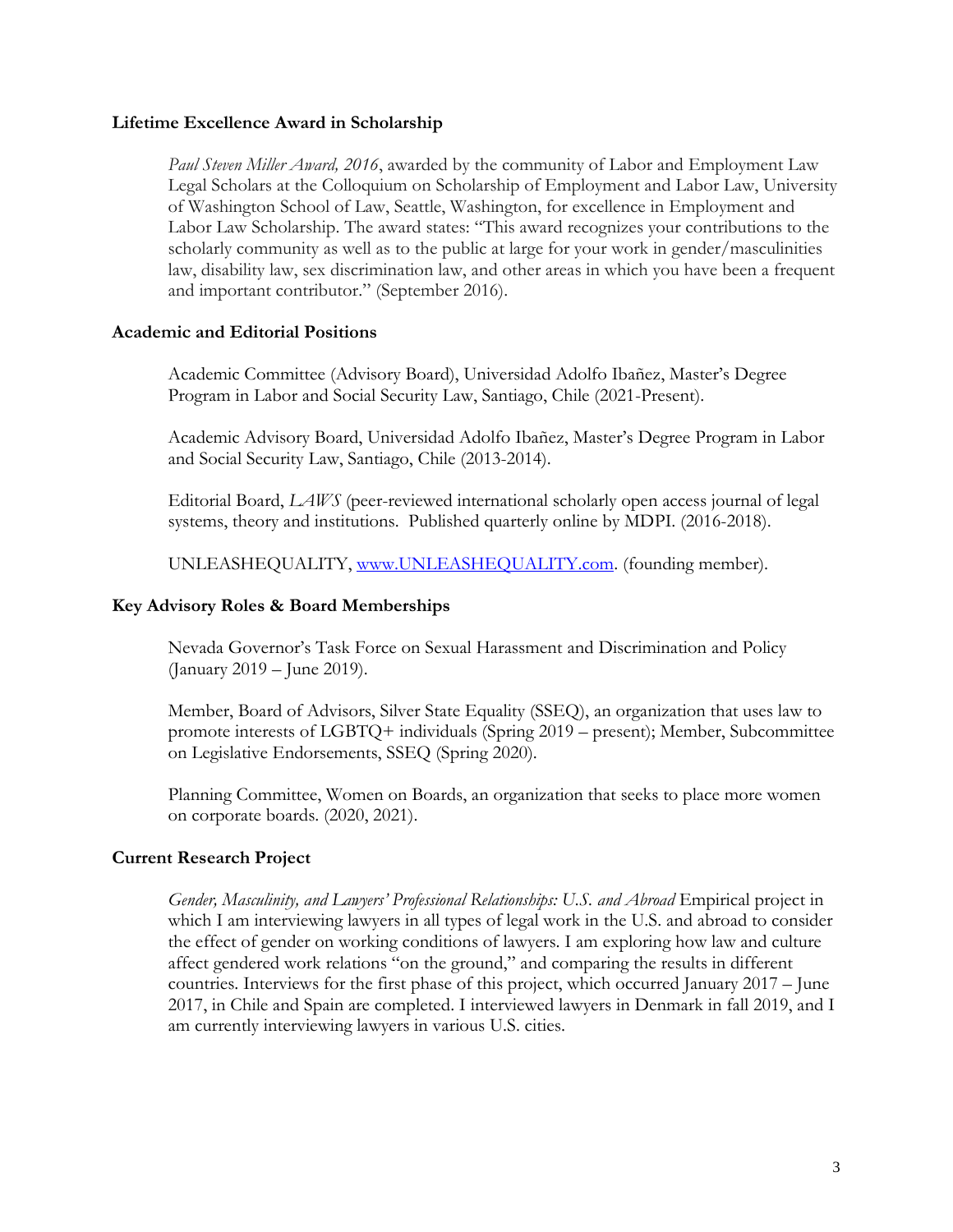## **Publications (published or accepted for publication)**

### **Books**

FEMINIST JUDGMENTS SERIES: REWRITTEN EMPLOYMENT DISCRIMINATION OPINIONS (editor, with Nicole Porter) (Cambridge University Press) (2020).

DISABILITY LAW: CASES, MATERIALS, PROBLEMS, Fifth Edition (LexisNexis) (with Laura Rothstein) (2010); Sixth Edition (Carolina Academic Press) (2017).

Teachers' Manual for DISABILITY LAW: CASES, MATERIALS, PROBLEMS, Fifth Edition (LexisNexis) (with Laura Rothstein) (2010), Sixth Edition (Carolina Academic Press) (2017).

*Disability Law: Cases, Materials, Problems* (2011 through 2016 annual Letter Supplements) LexisNexis (with Laura Rothstein).

MASCULINITY AT WORK: EMPLOYMENT DISCRIMINATION THROUGH A DIFFERENT LENS (New York University Press) (2016).

DISABILITY LAW: STATUTORY APPENDIX: FEDERAL STATUTES AND REGULATIONS (LexisNexis) (with Laura Rothstein) (2013).

MASCULINITIES AND THE LAW: A MULTIDIMENSIONAL APPROACH (edited with Frank Rudy Cooper) (New York University Press) (2012).

## **Book Chapters**

*Masculinities Theory as Impetus for Change in Legal Theory and Doctrine*, in THE OXFORD HANDBOOK OF FEMINISM AND LAW IN THE UNITED STATES (Deborah L. Brake, Martha Chamallas, and Verna L. Williams, eds.) (Oxford University Press) (2021).

*We Are All Contingent: Institutionalizing Vulnerability in the U.S. Workplace* in VULNERABILITY AND THE LEGAL ORGANIZATION OF WORK (Martha Albertson Fineman and Jonathan W. Fineman, eds.) (Routledge 2017) (with David McClure).

*Tendencias actuales en el derecho de daños estadounidense* (Contemporary Trends in U.S. Tort Law) in DAÑO, RESPONSABILIDAD Y SEGURO, Lefebvre-El Derecho, Madrid, Spain (2016).

*Oncale v. Sundowner, in* FEMINIST JUDGMENTS: REWRITTEN OPINIONS OF THE UNITED STATES SUPREME COURT (Kathryn Stanchi, Linda Berger, and Bridget Crawford, eds.) (Cambridge University Press 2016).

*Masculinities and Disparate Impacts, in* EXPLORING MASCULINITIES: FEMINIST LEGAL THEORY REFLECTIONS (Martha Albertson Fineman and Michael Thompson, eds., Ashgate) (2014).

*Hillary Clinton, Sarah Palin, and Michelle Obama: Performing Gender, Race, and Class on the Campaign Trail*, THE GENDERED SOCIETY (Michael Kimmel, ed., Oxford) (2013).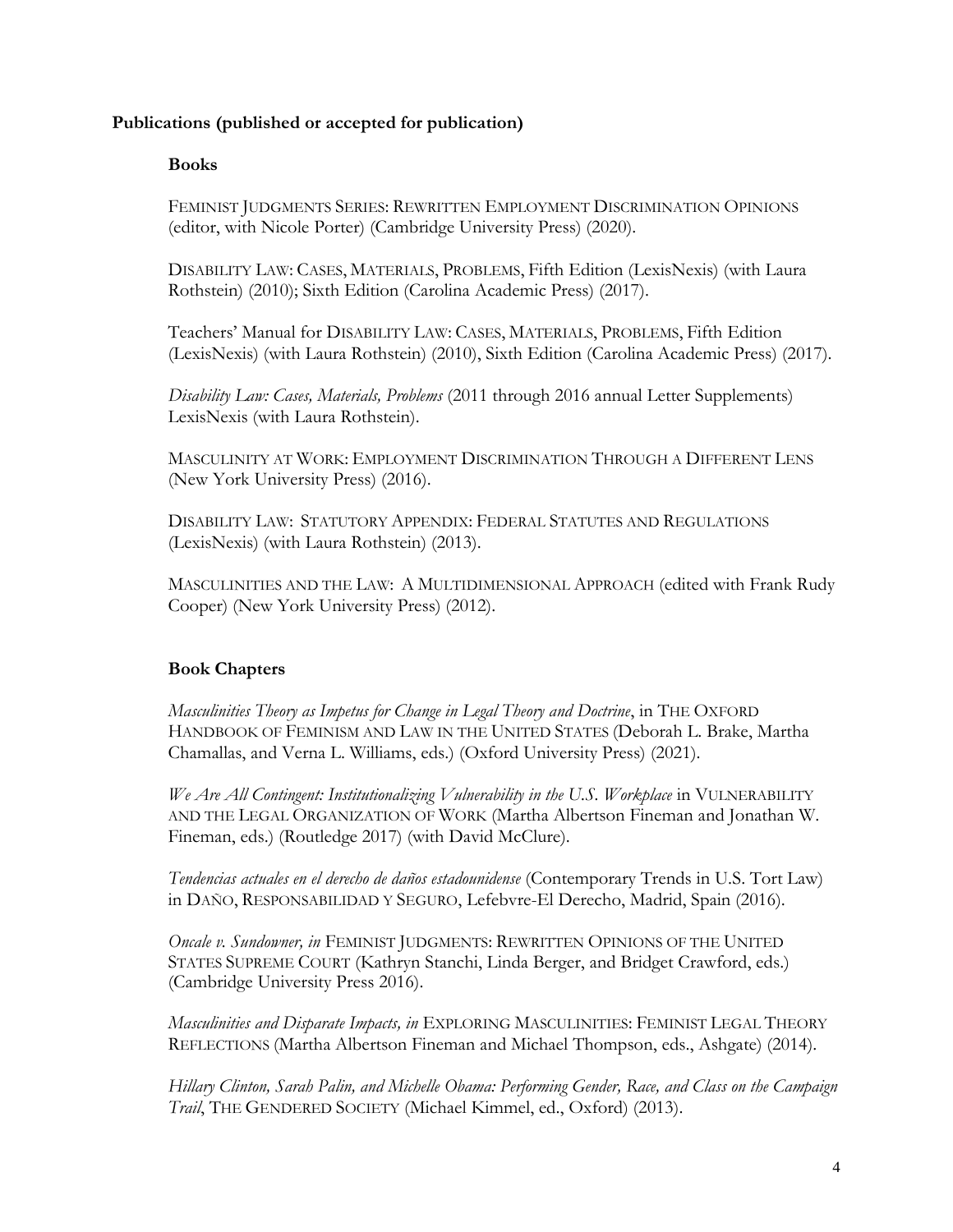*Work, Care Giving and Masculinities*, GENDER AND EQUALITY LAW (Julie Goldscheid, ed., Ashgate) (2013).

*Masculinities, Multidimensionality, and Law: Why They Need One Another, in* MASCULINITIES AND THE LAW: A MULTIDIMENSIONAL APPROACH (Frank Rudy Cooper and Ann C. McGinley, eds., New York University Press) (2012) (with Frank Rudy Cooper).

*Feminist Legal Theory Meets Masculinities Theory*, *in* MASCULINITIES AND THE LAW: A MULTIDIMENSIONAL APPROACH (Frank Rudy Cooper and Ann C. McGinley, eds., New York University Press) (2012) (with Nancy E. Dowd and Nancy Levit).

*Meritor Savings Bank v. Vinson, in* LINDA H. EDWARDS, READINGS IN PERSUASION: BRIEFS THAT CHANGED THE WORLD (Wolters Kluwer Law and Business) (2012).

## **Articles**

*Laboratories of Democracy: State Law as Partial Solution to Workplace Harassment,* \_\_\_ AMER. U. J. GENDER, SOC. POL'Y & L. \_\_\_(forthcoming 2022) (symposium).

*Misogyny and Murder,* 45 HARV. J. L. & GENDER \_\_ (forthcoming 2022).

*Looking South: Toward Principled Protection of U.S. Workers*, \_\_ FLORIDA INT'L U. L. REV.\_\_ (forthcoming 2022).

*Enough!: Eliminating Police Abuse of Individuals of Color with Disabilities*, 21 NEV. L. J. 1081 (2021) (symposium).

*Feminist Perspectives on* Bostock v. Clay County, Georgia, 53 CONN. L. REV. ONLINE 1(2020) (with Nicole Porter, Danielle Weatherby, Ryan Nelson, Pamela Wilkins, and Catherine Archibald).

*Intersectional Cohorts, Dis/ability, and Class Actions,* 47 FORD. URB. L. J. 293 (2020) (with Frank Rudy Cooper) (symposium).

*#MeToo Backlash or Common Sense?* 50 SETON HALL L. REV. 1397 (2020) (symposium honoring Professor Charles Sullivan).

*Sex- and Gender-Based Harassment in the Gaming Industry*, 9 UNLV GAMING L. J. 147 (2019) (symposium).

*Schools as Training Grounds for Sexual Harassment*, 2019 U. CHI. LEG. FORUM 171 (symposium).

*The Masculinity Mandate: #MeToo, Brett Kavanaugh, and Christine Blasey Ford*, 23 EMPLOYEE RIGHTS & EMP. POL'Y J. 59 (2019) (symposium).

*Venture Bearding*, 52 U.C. DAVIS L. REV. 1873 (2019) (with Benjamin Edwards).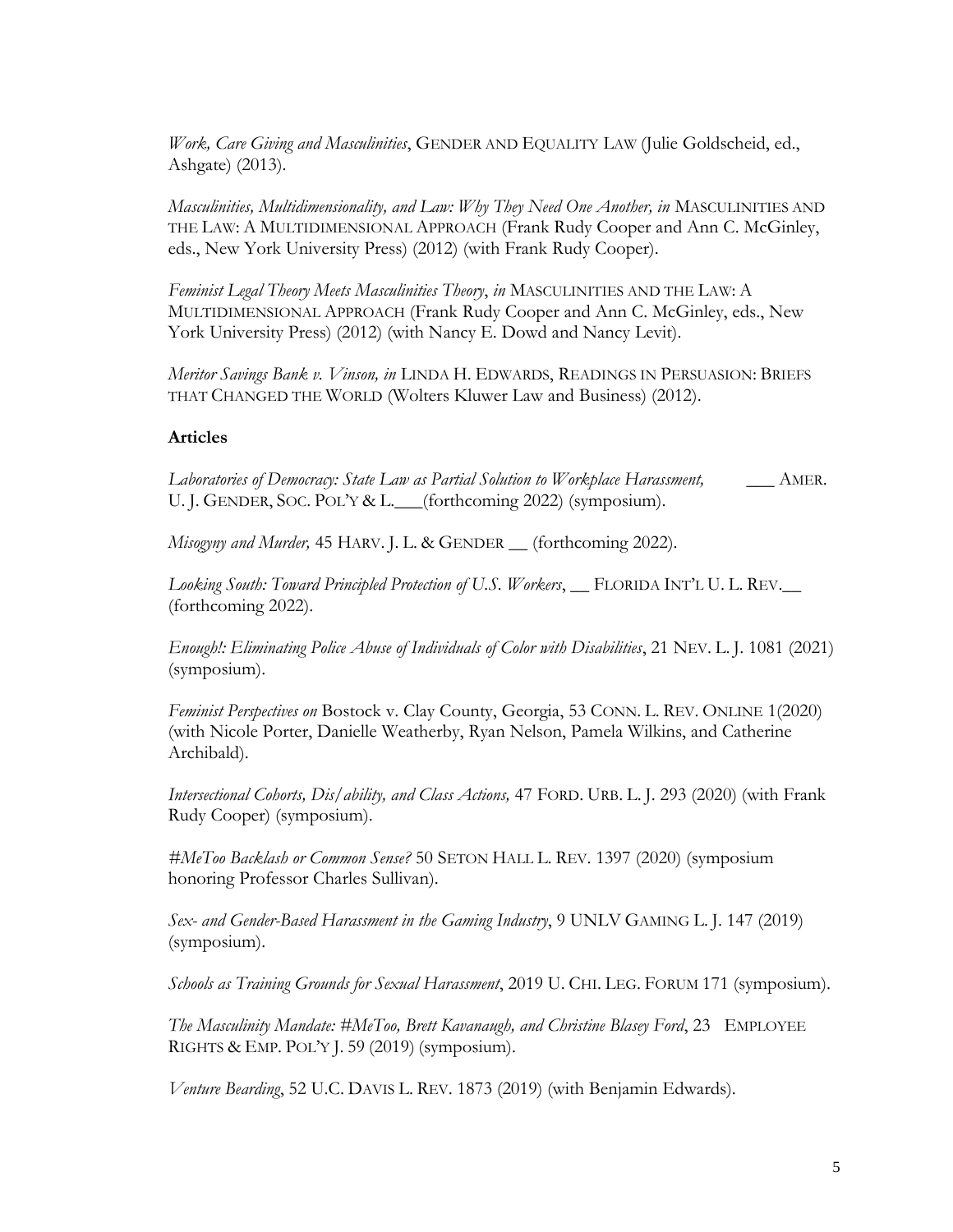*Gender, Law, and Culture in the Legal Workplace: A Chilean Case Study*, 60 ARIZ. L. REV. 675 (2018).

*Genero, derecho y cultura en los lugares de trabajo jurídicos: Un caso chileno de estudio*, 3 LATIN AMER. LEG. STUD. (2018),<http://lals.uai.cl/index.php/rld/article/view/38> (can be downloaded in English or Spanish).

*The Masculinity Motivation*, STANFORD LAW REVIEW (Online) (June 2018), [https://www.stanfordlawreview.org/online/the-masculinity-motivation/,](https://www.stanfordlawreview.org/online/the-masculinity-motivation/) reprinted in WOMEN AND THE LAW, 2019 EDITION (Tracey A. Thomas, ed.).

*Public Policy and Workers' Rights: Wrongful Discharge Discipline Actions and Reasonable Good Faith Beliefs* (with Nicole Porter), 21 EMPLOYEE RIGHTS & EMP. POL'Y J. 511 (2017) (symposium).

*Subsidized Egg Freezing in Employment: Autonomy, Coercion, or Discrimination*?, 20 EMPLOYEE RIGHTS & EMP. POL'Y J.331 (2017) (symposium).

*Employment Law Considerations for Law Schools Hiring Legal Writing Professors*, 66 J. LEGAL EDUC. 585 (2017) (solicited).

*Comparative Labor Law Dossier:Equality, Non-Discrimination and Work-Life Balance [United States],*  IUSLABOR, [www.iuslabor.es.](http://www.iuslabor.es/) [https://www.upf.edu/iuslabor/\\_pdf/2016-](https://www.upf.edu/iuslabor/_pdf/2016-2/CLLD_EQUALITYx_NON-DISCRIMINATION_AND_WORK-LIFE_BALANCE.pdf) [2/CLLD\\_EQUALITYx\\_NON-DISCRIMINATION\\_AND\\_WORK-](https://www.upf.edu/iuslabor/_pdf/2016-2/CLLD_EQUALITYx_NON-DISCRIMINATION_AND_WORK-LIFE_BALANCE.pdf)[LIFE\\_BALANCE.pdf](https://www.upf.edu/iuslabor/_pdf/2016-2/CLLD_EQUALITYx_NON-DISCRIMINATION_AND_WORK-LIFE_BALANCE.pdf) (2016) (solicited).

*Policing and the Clash of Masculinities*, 39 TAU L. REV. 497 (2017) (solicited lead article for symposium on masculinities published in Hebrew); to be republished in MASCULINIDAD HEGEMÓNICA: POLICÍA Y FUERZAS DE SEGURIDAD (eds., Laura Saldivia & Christian Greenberg) (UNAM (Autonomous University of México) Press and UNGS (National University of General Sarmiento, Argentina) Press) (forthcoming 2022).

*Policing and the Clash of Masculinities* 59 HOWARD L.J. 221 (2016) (published in English).

*Reconsidering Legal Regulation of Race, Sex, and Sexual Orientation*, 50 TULSA L. REV. 341 (2014) (solicited review of four books).

*Title VII at Fifty Years: A Symposium*, 14 NEV. L.J. 661 (2014).

*How Masculinities Distribute Power: The Influence of Ann Scales*, 91 DENV. U. L. REV. 187 (2014) (symposium) (with Frank Rudy Cooper).

*Masculinity, Labor and Sexual Power*, 93 BOSTON U. L. REV. 795 (2013) (symposium).

*Masculine Law Firms*, 8 FLORIDA INT'L U. L. REV. 423 (2013) (symposium).

*Introduction: Men, Masculinities, and Law: A Symposium on Multidimensional Masculinities Theory*, 13 NEV. L.J. 315 (2013).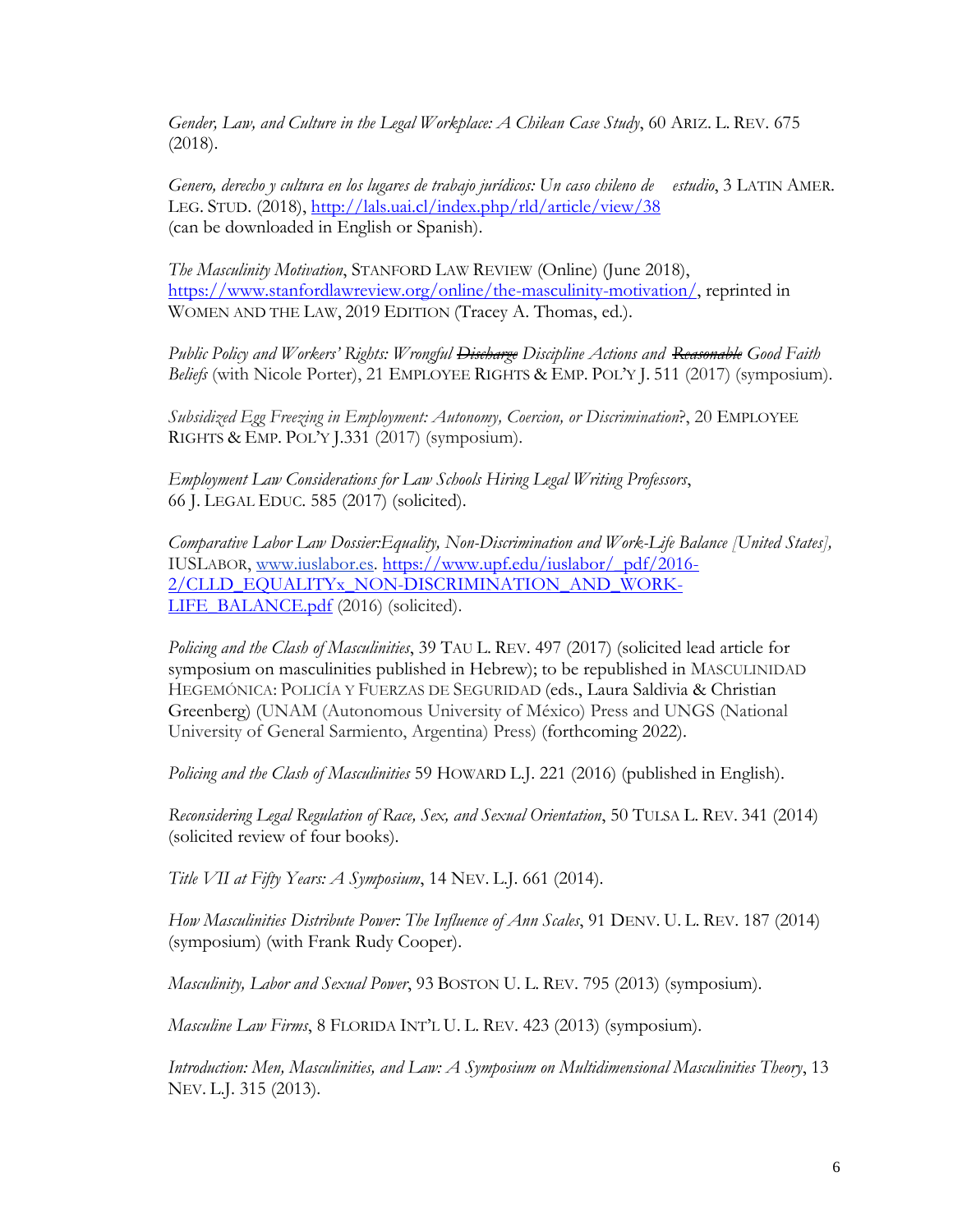*Identities Cubed: Perspectives on Multidimensional Masculinities Theory*, 13 NEV. L.J. 326 (2013) (with Frank Rudy Cooper) (symposium).

*Guaranteeing the Rights of Public Employees*, 16 EMPLOYEE RIGHTS & EMP. POL'Y J. 523 (2012) (with Kenneth G. Dau-Schmidt) (symposium).

*Beyond the Water Cooler: Speech in the Workplace in an Era of Social Media*, 30 HOFSTRA LAB. & EMP. L.J. 75 (2012) (with Ryan McGinley-Stempel).

*Reasonable Men*, 45 U. CONN. L. REV. 1 (2012).

*Cognitive Illiberalism, Summary Judgment and Title VII*, 57 N.Y.L.S. L. REV. 865 (2012/2013) (symposium).

*Trouble in Sin City: Protecting Sexy Workers' Civil Rights*, 23 STANFORD L. & POL'Y REV. 253  $(2012)$  (symposium).

Ricci v. DeStefano: *Diluting Disparate Impact and Redefining Disparate Treatment*, 12 NEV. L.J. 626 (2012) (symposium).

*Work, Care Giving and Masculinities*, 34 SEATTLE U. L. REV. 703 (2011) (solicited for symposium on Joan Williams' book) reprinted in GENDER AND EQUALITY LAW (Julie Goldscheid, ed., 2013) (Ashgate).

*The New Old Legal Realism*, 105 NW. L. REV. 689 (2011) (with Tracey George and Mitu Gulati).

Ricci v. DeStefano: *A Masculinities Theory Analysis*, 33 HARV. J. LAW & GENDER 581 (2010) (symposium).

*Discrimination Redefined*, 75 MO. L. REV. 441 (2010) (symposium).

*Erasing Boundaries: Masculinities, Sexual Minorities, and Employment Discrimination*, 43 U. MICH. J. LAW REFORM 1 (2010).

*Reproducing Gender on Law School Faculties*, 2009 BYU L. REV. 99 (2009).

*Hillary Clinton, Sarah Palin, and Michelle Obama: Performing Gender, Race, and Class on the Campaign Trail*, 86 DENV. U. L. REV. 709 (2009) (solicited for symposium) available at [http://www.law.du.edu/index.php/denver-university-law-review/special-](http://www.law.du.edu/index.php/denver-university-law-review/special)issues/obamaphenomena-a-special-issue-on-the-election-of-president-barack-obama, reprinted in WOMEN AND THE LAW (Jane C. Moriarty, ed., 2009) (ThomsonReuters/West); reprinted in THE GENDERED SOCIETY READER (Michael Kimmel, ed., 2013) (Oxford Univ. Press).

*Creating Masculine Identities: Bullying and Harassment "Because of Sex*,*"* 79 U. COLO. L. REV. 1151 (2008).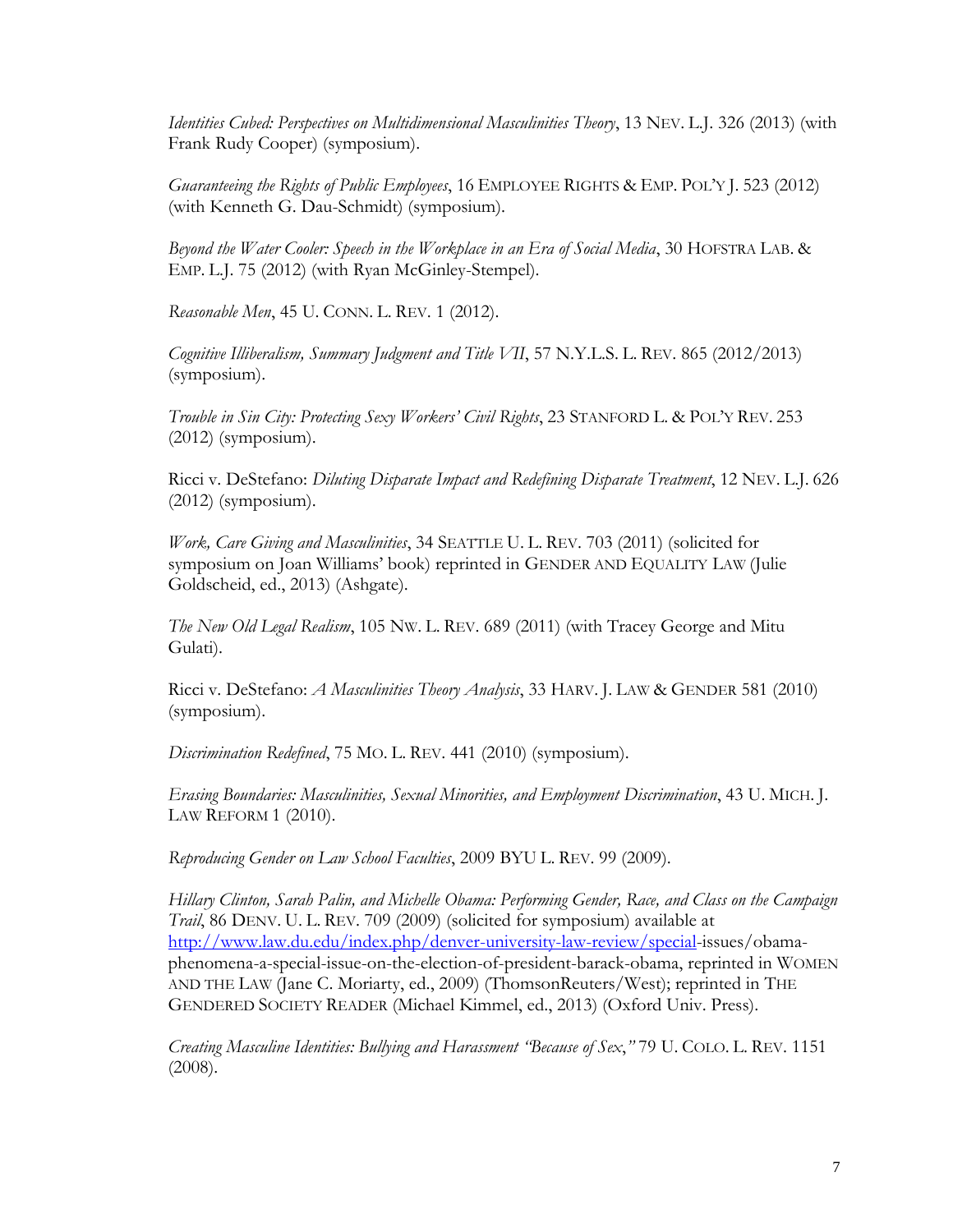*Harassing "Girls" at the Hard Rock: Masculinities in Sexualized Environments*, 2007 U. ILL. L. REV. 1229 (2007).

*Babes and Beefcake: Exclusive Hiring Arrangements and Sexy Dress Codes*, 14 DUKE J. GENDER, L. & POL'Y 257 (2007) (symposium).

*Harassment of Sex(y) Workers: Applying Title VII to Sexualized Industries*, 18 YALE J. L. & FEMINISM 65 (2006) (solicited for symposium), reprinted in WOMEN AND THE LAW (Jane C. Moriarty, ed., 2008) (Thomson/West).

*Discrimination In Our Midst: Law Schools' Potential Liability for Employment Practices,* 14 UCLA WOMEN'S L.J. 1 (2005).

*Masculinities at Work,* 83 ORE. L. REV. 359 (2004).

*Functionality or Formalism? Partners and Shareholders as "Employees" Under the Anti-Discrimination Laws*, 57 SMU L. REV. 3 (2004).

Symposium: The Law and Politics of Tort Reform: Justice and Democracy Forum, *Advocating Enterprise Liability for Medical Malpractice*, 4 NEV. L.J. 377 (2003).

*Casey at the Tee: Increased ADA Protections for Workers?* 2 EMP. RIGHTS QUART. 47 (Winter 2002) (solicited).

*Viva la Evolución! Recognizing Unconscious Motive in Title VII,* 9 CORNELL J. L. & PUB. POL'Y 415  $(2000).$ 

*Affirmative Action Awash in Confusion: Backward-Looking-Future-Oriented Justifications for Race-Conscious Measures*, 4 ROGER WILL. L. REV. 209 (1998) (solicited for symposium).

*Board of Education v. Taxman: the Unpublished Opinions*, 4 ROGER WILL. L. REV. 205, 233-256 (1998) (symposium).

*The Emerging Cronyism Defense and Affirmative Action: A Critical Perspective on Race-Conscious and Color-Blind Decision Making Under Title VII*, 39 ARIZ. L. REV. 1003 (1997), reprinted in 14 CIVIL RIGHTS LITIGATION AND ATTORNEY'S FEES ANNUAL HANDBOOK, Ch. 12 (Steven Saltzman, ed., 1999).

*Rethinking Civil Rights and Employment at Will: Toward a Coherent National Discharge Policy*, 57 OHIO ST. L.J. 1444 (1996).

*Condescending Contradictions: Richard Posner's Pragmatism and Pregnancy Discrimination,* 46 FLA. L. REV. 193 (1994) (with Jeffrey W. Stempel).

*Aspirations and Reality in the Law and Politics of Health Care Reform: Examining a Symposium on (E)qual(ity) Care for the Poor*, 60 BROOK. L. REV. 7 (1994) (symposium).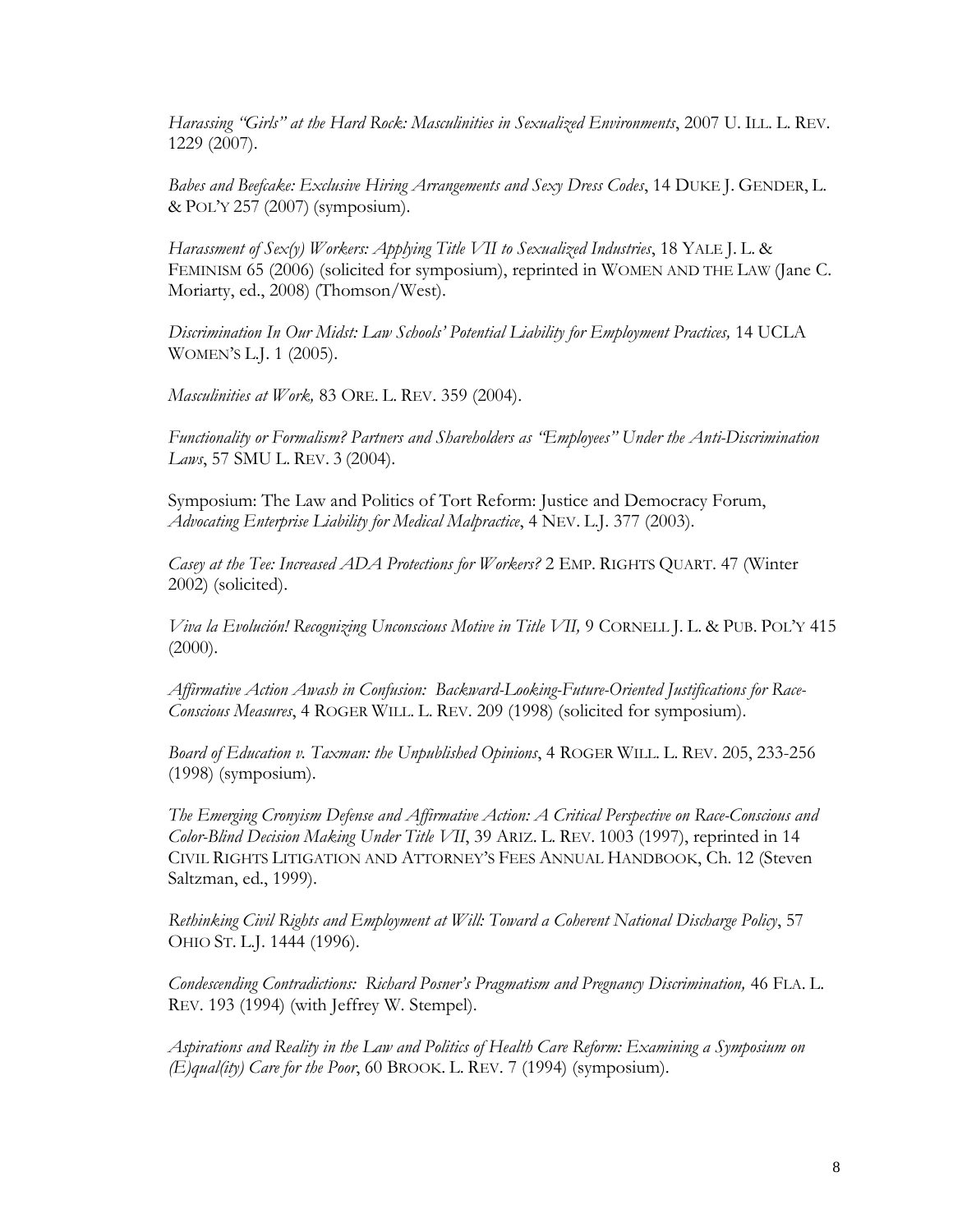*Reinventing Reality: The Impermissible Intrusion of After-Acquired Evidence in Title VII Litigation*, 26 CONN. L. REV. 203 (1993).

*Credulous Courts and the Tortured Trilogy: The Improper Use of Summary Judgment in Title VII and ADEA Cases*, 34 B.C. L. REV. 203 (1993), reprinted in SELECTED ISSUES IN PLAINTIFF'S EMPLOYMENT LAW: ALTERNATIVE DISPUTE RESOLUTION & SUMMARY JUDGMENT IN EMPLOYMENT CASES (NELA 1996).

## **Selected Online Articles and Blogposts**

*Venture Bearding*, THE CLS BLUE SKY BLOG (Columbia Law School's Blog on Corporations and Capital Markets),<http://clsbluesky.law.columbia.edu/2019/06/06/venture-bearding/> (June 6, 2019) (with Benjamin Edwards).

*'Venture bearding' masks Silicon Valley's big gender problem,*  [https://thehill.com/opinion/finance/415165-venture-bearding-masks-silicon-valleys-big](https://thehill.com/opinion/finance/415165-venture-bearding-masks-silicon-valleys-big-gender-problem)[gender-problem](https://thehill.com/opinion/finance/415165-venture-bearding-masks-silicon-valleys-big-gender-problem) (Nov. 6, 2018) (with Benjamin Edwards).

*Wynn Allegations Are the Tip of the Iceberg,* [https://thenevadaindependent.com/article/wynn](https://thenevadaindependent.com/article/wynn-allegations-are-the-tip-of-the-iceberg)[allegations-are-the-tip-of-the-iceberg,](https://thenevadaindependent.com/article/wynn-allegations-are-the-tip-of-the-iceberg) (February 2, 2018).

*Why I Wrote this Book, Masculinity at Work: Employment Discrimination through a Different Lens, [http://hamilton-griffin.com/ann-c-mcginley-masculinity-at-work-employment-discrimination-through-a](http://hamilton-griffin.com/ann-c-mcginley-masculinity-at-work-employment-discrimination-through-a-different-lens/)[different-lens/](http://hamilton-griffin.com/ann-c-mcginley-masculinity-at-work-employment-discrimination-through-a-different-lens/)*

*Hillary Clinton's campaign: will gender matter*? Theconversation.com, April 17, 2015.

Guest Blog: Hamilton-Griffin.com, *City and County of San Francisco, California, et al., v. Sheehan*: Title II of the ADA and Reasonable Accommodations in Police Arrests of Citizens with **Disabilities** 

[http://hamilton-griffin.com/guest-blog-ann-mcginley-city-and-county-of-san-francisco](http://hamilton-griffin.com/guest-blog-ann-mcginley-city-and-county-of-san-francisco-california-et-al-v-sheehan-title-ii-of-the-ada-and-reasonable-accommodations-in-police-arrests-of-citizens-with-disabilities/)[california-et-al-v-sheehan-title-ii-of-the-ada-and-reasonable-accommodations-in-police](http://hamilton-griffin.com/guest-blog-ann-mcginley-city-and-county-of-san-francisco-california-et-al-v-sheehan-title-ii-of-the-ada-and-reasonable-accommodations-in-police-arrests-of-citizens-with-disabilities/)[arrests-of-citizens-with-disabilities/](http://hamilton-griffin.com/guest-blog-ann-mcginley-city-and-county-of-san-francisco-california-et-al-v-sheehan-title-ii-of-the-ada-and-reasonable-accommodations-in-police-arrests-of-citizens-with-disabilities/) linked to <http://www.scotusblog.com/2015/03/tuesday-round-up-267/> (March 31, 2015).

Guest Blog: Hamilton-Griffin.com, *Young v. UPS, Inc*.: A Victory for Pregnant Employees? [http://hamilton-griffin.com/guest-blog-ann-mcginley-young-v-ups-inc-a-victory-for](http://hamilton-griffin.com/guest-blog-ann-mcginley-young-v-ups-inc-a-victory-for-pregnant-employees/)[pregnant-employees/](http://hamilton-griffin.com/guest-blog-ann-mcginley-young-v-ups-inc-a-victory-for-pregnant-employees/) linked to [http://www.scotusblog.com](http://www.scotusblog.com/) (March 30, 2015).

*What Happened in Las Vegas?* Slate.com

[http://www.slate.com/articles/double\\_x/doublex/2013/03/las\\_vegas\\_bartender\\_went\\_fro](http://www.slate.com/articles/double_x/doublex/2013/03/las_vegas_bartender_went_from_a_male_to_a_female_job.html) [m\\_a\\_male\\_to\\_a\\_female\\_job.html](http://www.slate.com/articles/double_x/doublex/2013/03/las_vegas_bartender_went_from_a_male_to_a_female_job.html) (March 26, 2013).

*Free Havana (Club)-------and Santiago de Cuba Too!* (with Jeffrey W. Stempel) [http://unlvlawblog.blogspot.com/2012\\_11\\_01\\_archive.html](http://unlvlawblog.blogspot.com/2012_11_01_archive.html) (November 30, 2012).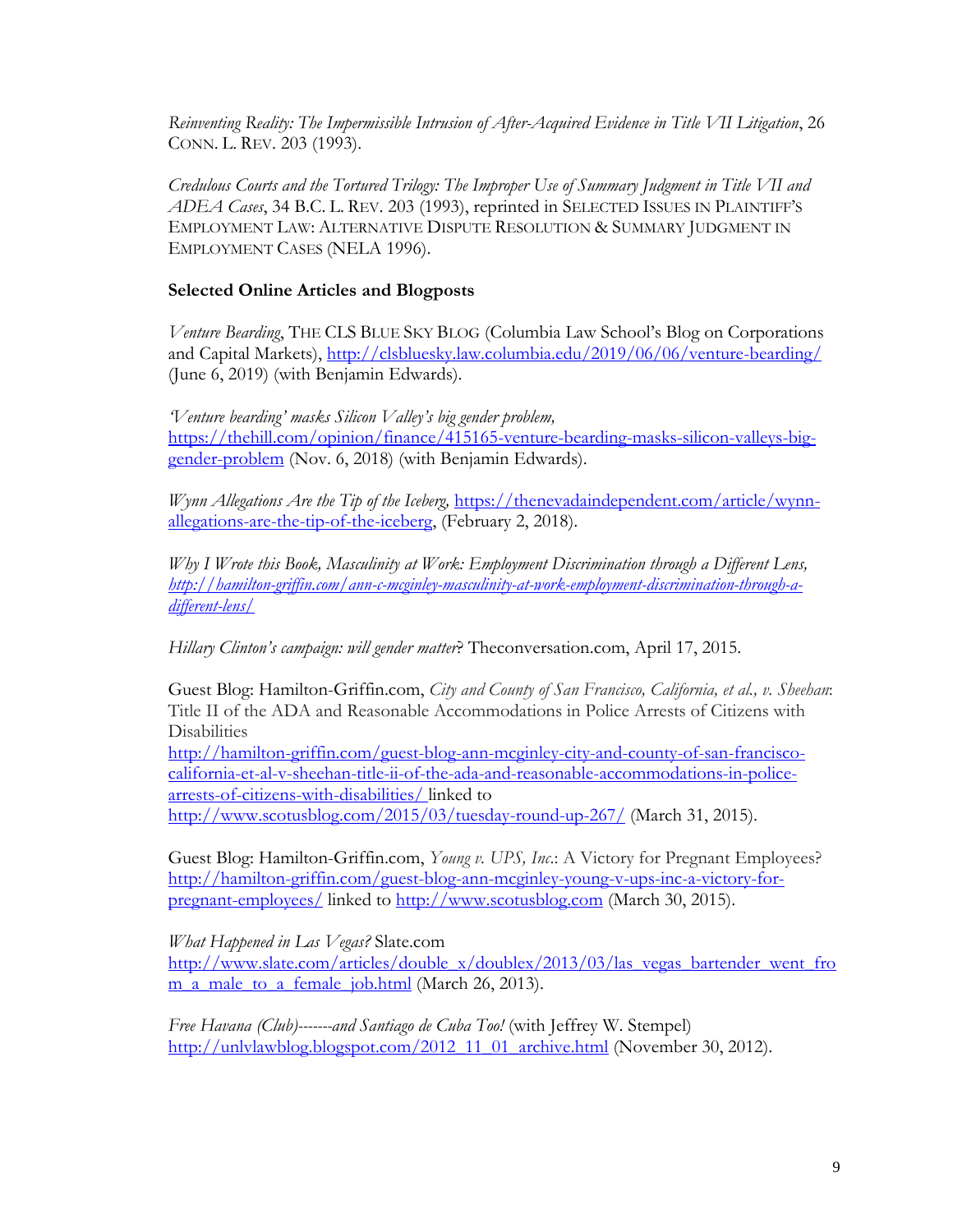### **Selected Media Stories and Recordings**

KNPR State of Nevada, Interview, *Nevada Gaming Industry Updates Workplace Harassment and Discrimination Policies*,<https://knpr.org/programs/knprs-state-nevada> (Dec. 4, 2019).

Brenna Goth, *Nevada Casino Regulators Set to Vote on #MeToo Policy Changes*, [https://news.bloomberglaw.com/daily-labor-report/nevada-casino-regulators-set-to-vote](https://news.bloomberglaw.com/daily-labor-report/nevada-casino-regulators-set-to-vote-on-metoo-policy-changes)[on-metoo-policy-changes](https://news.bloomberglaw.com/daily-labor-report/nevada-casino-regulators-set-to-vote-on-metoo-policy-changes) (Nov. 20, 2019).

Katherine Sayre, *Nevada Casino Regulator Proposes New Sexual Harassment Rules*, WALL ST. J. (Nov. 19, 2019).

Lizzy Francis, *When So-Called Work Ethic Replaces Productivity, American Families Suffer*, [https://www.fatherly.com/love-money/work-money/work-ethic-productivity-american](https://www.fatherly.com/love-money/work-money/work-ethic-productivity-american-families-suffer/)[families-suffer/](https://www.fatherly.com/love-money/work-money/work-ethic-productivity-american-families-suffer/) (Nov. 19, 2019).

Anjeannette Damon, *City Demands List of Workplace Lovers from Woman Suing for Sexual Harassment,*

[http://www.rgj.com/story/news/2018/02/15/city-demands-list-workplace-lovers-woman](http://www.rgj.com/story/news/2018/02/15/city-demands-list-workplace-lovers-woman-suing-sexual-harassment/343019002/)[suing-sexual-harassment/343019002/](http://www.rgj.com/story/news/2018/02/15/city-demands-list-workplace-lovers-woman-suing-sexual-harassment/343019002/)

Brittany Bronson, *Money, Sex and Las Vegas Pool Parties*, [http://www.nytimes.com/2015/07/12/opinion/sunday/money-sex-and-las-vegas-pool](http://www.nytimes.com/2015/07/12/opinion/sunday/money-sex-and-las-vegas-pool-parties.html)[parties.html](http://www.nytimes.com/2015/07/12/opinion/sunday/money-sex-and-las-vegas-pool-parties.html)

*Sex Sells in Las Vegas Day Club Culture*, [http://knpr.org/knpr/2015-07/sex-sells-las-vegas](http://knpr.org/knpr/2015-07/sex-sells-las-vegas-day-club-culture)[day-club-culture](http://knpr.org/knpr/2015-07/sex-sells-las-vegas-day-club-culture)

## **Bar Publications**

*Harassment in Hotel Casinos: Legal Liability, Prevention, and Remediation,* NEVADA LAWYER (2019).

*Disability Discrimination Law in Employment*, 24 NEVADA LAWYER 8 (2016).

*Protecting Basic Rights of Citizens,* 72 FLA. BAR. J. 48 (October 1998) (with Ellen Catsman Freidin).

*Reinforcing the Merit Principle in Employment Discrimination Litigation*, FSU LAW 21 (Summer 1998).

*Civil Rights and Employment at Will: Time for a Federal Statute*, FSU LAW 31 (Winter 1997).

## **Academic Conferences/Symposia Organized**

Co-Chair (with Ruben Garcia), the 14<sup>th</sup> Annual Colloquium on Scholarship in Employment and Labor Law, sponsored by the Workplace Law Program (October 2019).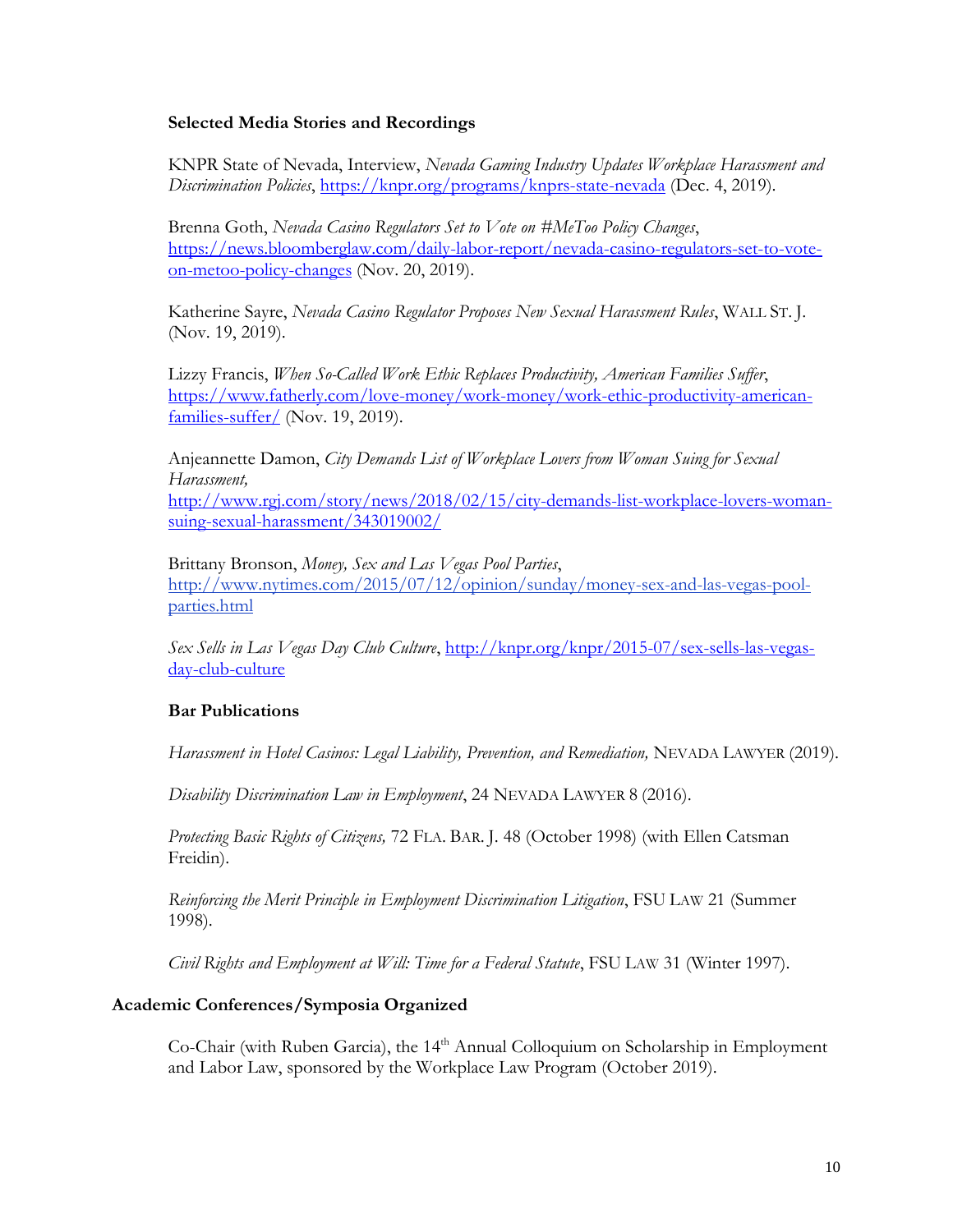Co-Chair (with Nicole Porter) *Feminist Judgment Series: Rewritten Employment Discrimination Opinions*, Workshop, UNLV Boyd School of Law, Las Vegas, NV (April 2018).

Co-Chair (with Ruben Garcia), *Title VII at 50 Years Old*, a symposium in the NEVADA LAW JOURNAL (2014).

Co-Chair (with Ruben Garcia), Eighth Annual Labor and Employment Law Scholars' Colloquium, UNLV Boyd School of Law, Las Vegas, NV (September 2013).

*Men, Masculinities, and the Law: A Symposium on Multidimensional Masculinities Theory*, published in the NEVADA LAW JOURNAL (2013) (Worked with student editors to: Organize symposium; Invite authors; Edit authors' articles; Wrote Introduction to Symposium; Co-authored an article with Frank Rudy Cooper).

*Multidimensional Masculinities and Law: A Colloquium*, William S. Boyd School of Law, Las Vegas, NV (February 2011) (Organized Conference; Served as Panelist, Presenter and Lunch Speaker).

Chair, AALS Section on Labor Relations and Employment Law, *Public Employees: Labor Issues in an Era of Economic Recession*, AALS Annual Meeting (2012) (Organized panel and moderated program).

Chair, Edward V. Sparer Public Interest Symposium (co-sponsored by the Brooklyn Law Review) - *"Ensuring (E)qual(ity) Health Care for Poor Americans."* (December 3 & 4, 1993) (Organized Conference, Moderated and published article introducing conference).

### **Selected Academic Presentations and Positions**

*Gender and Work: A Workshop*, UNLV Scientista Foundation, University of Nevada, Las Vegas, NV (November 2021) (Zoom workshop).

Panelist, *Severe or Pervasive: Empowering Workers*, American University Washington College of Law Journal for Gender, Social Policy and the Law and the National Institute for Workers' Rights symposium on *Enhancing Anti-Discrimination Laws in Employment & Education*, (November 2021) (Zoom symposium).

Speaker, *Laboratories of Democracy: State Law as Partial Solution to Workplace Harassment*, Colloquium of Scholars in Employment and Labor Law, Vanderbilt University, Nashville, TN (October 2021) (Zoom lecture).

Visiting Foreign Professor of Law, *La teoría de masculinidades y la interpretación de la ley de antidiscriminación en EEUU*, ("Masculinities Theory and the Interpretation of U.S. Anti-Discrimination Law,") Universidad Adolfo Ibañez, Santiago de Chile, S.A. (October 2021) (3-hour Zoom lecture in Spanish).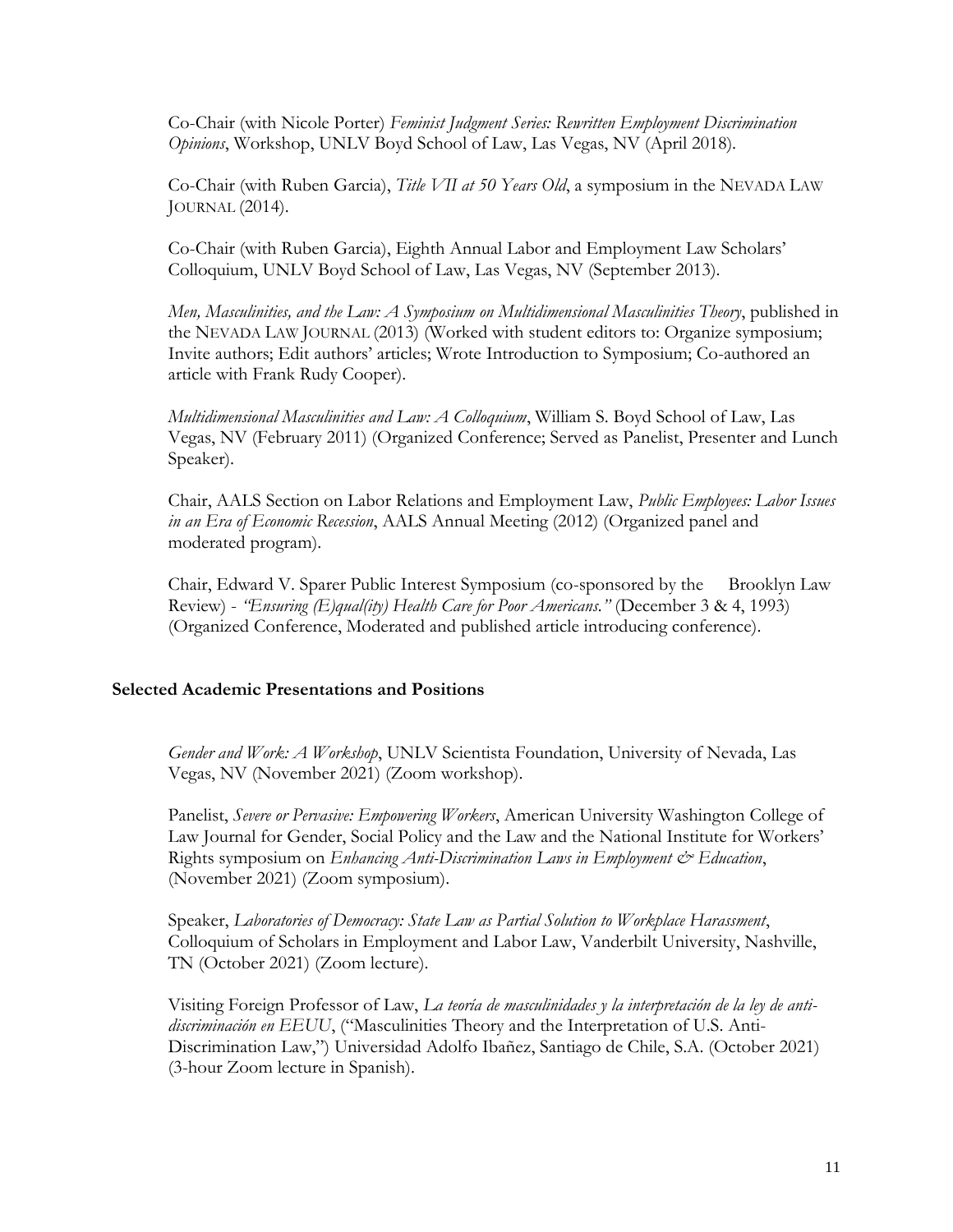Panelist, *New Books in Employment Law Panel, Feminist Judgments: Rewritten Employment Discrimination Opinions*, Law & Society Annual Meeting (Zoom lecture, May 2021).

Visiting Foreign Professor of Law, *La teoría de masculinidades y la interpretación de la ley de antidiscriminación en EEUU*, ("Masculinities Theory and the Interpretation of U.S. Anti-Discrimination Law,") Universidad Adolfo Ibañez, Santiago de Chile, S.A. (October 2021; December 2020) (3-hour Zoom lecture in Spanish with break-out groups, discussion, and questions).

Speaker, *Feminist Judgments: Rewritten Employment Discrimination Cases: Whither* Bostock? (with Nicole B. Porter), Colloquium of Scholars in Employment and Labor Law, University of Louisville, Brandeis School of Law, Louisville, KY (September 2020).

Speaker, *Financial and Emotional Wellness in Retirement: Vulnerable Populations*, Association of American Law Schools Annual Meeting, Washington, D.C. (January 2020).

Speaker, *#MeToo Backlash or Common Sense?*, Seton Hall University School of Law, Newark, NJ (symposium honoring Professor Charles Sullivan) (October 2019).

Speaker, *#MeToo Backlash or Common Sense?*, Colloquium of Scholars in Employment and Labor Law, UNLV Boyd School of Law, Las Vegas, NV (October 2019).

Speaker, *Reflections on Masculinities and Law* (with Nancy E. Dowd), Aalborg University, Aalborg, Denmark, Gender Research Centre, Department of Politics and Society (FREIA) and The Center for Masculinities Studies (CeMAS), Department of Sociology and Social Work (October 2019) (2-hour seminar).

Moderator, Program on *2019 Legislative Update: Worker's Compensation Law in Nevada*, sponsored by the Workplace Law Program, UNLV, Las Vegas, NV (August 2019).

Speaker, *La Ley del Acoso Sexual en los EEUU: Historia, Problemas de Interpretación y una Teoría Nueva* ("Sexual Harassment Law in the United States: History, Interpretive Problems and a New Theory), Universidad Adolfo Ibañez, Santiago de Chile, S.A. (August 2012, June 2013, August 2014, August 2015, August 2016, August 2017, August 2018, June 2019) (3-4 hour lecture in Spanish with discussion and questions).

*Principled Labor Law & U.S. Anti-Discrimination Law*, panel on publication of Sergio Gamonal C. & César Rosado Marzán, *Principled Labor Law: U.S. Labor Law through a Latin American Method*, Universidad Adolfo Ibañez, Santiago, Chile (June 2019).

*Gender and Culture in Legal Workplaces: A Chilean Case Study*, Labor Law Research Network 4<sup>th</sup> Conference (LLRN4), Facultad de Derecho, Pontificia Universidad Católica de Valparaíso, Valparaíso, Chile (June 2019).

Discussant, *Civil Rights, Queer Critique and Feminist Perspectives*, Labor Law Research Network 4 th Conference (LLRN4), Facultad de Derecho, Pontificia Universidad Católica de Valparaíso, Valparaíso, Chile (June 2019).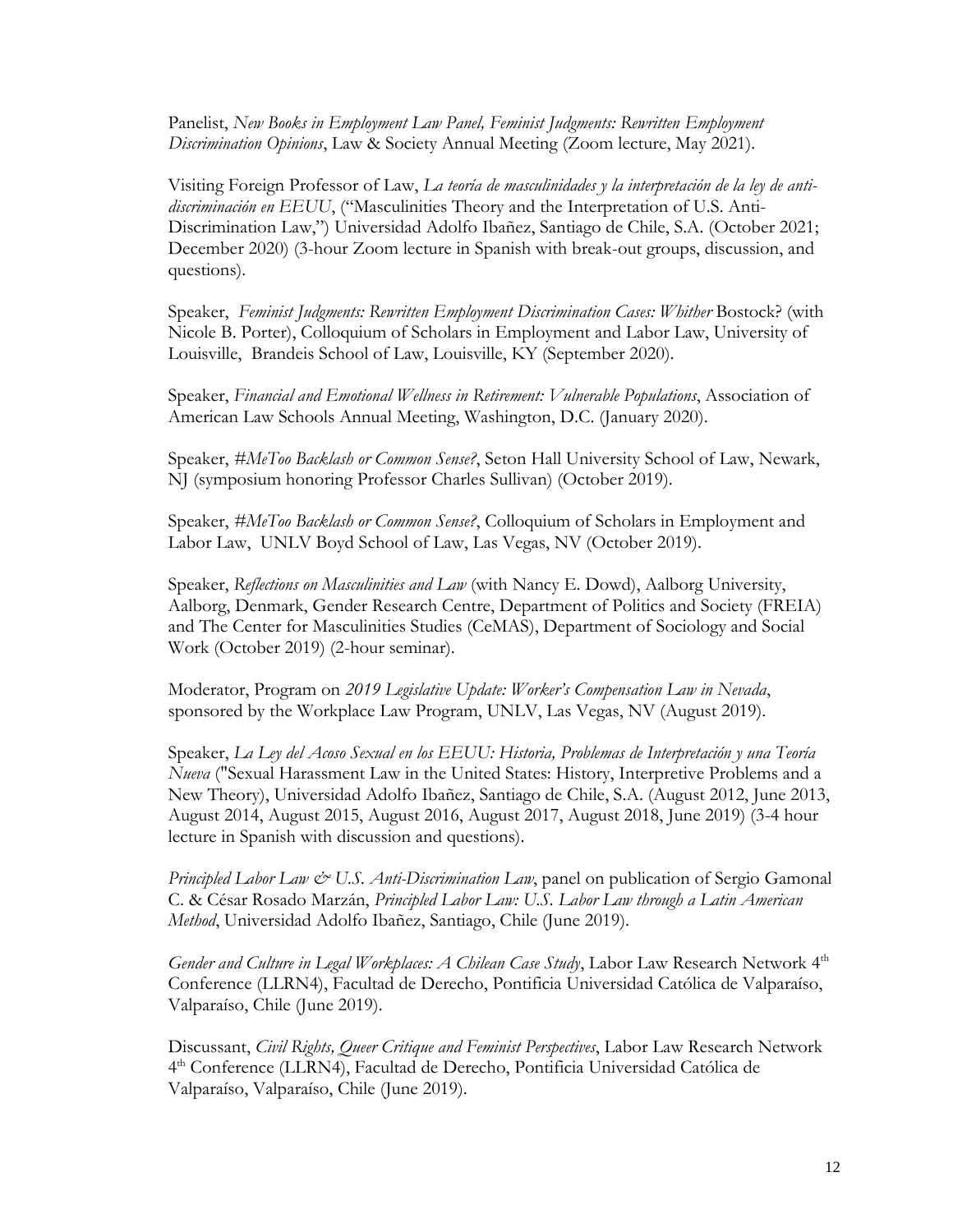*Schools as Training Grounds for Harassment*, panel on *Sexual Harassment and the #MeToo Era*, Law & Society Annual Meeting, Washington, D.C. (May 2019).

Discussant, *Cutting Edge Issues on Gender Discrimination in the #MeToo Era*, Law & Society Annual Meeting, Washington, D.C. (May 2019).

Chair and Discussant, Roundtable, *Feminist Judgments: Rewritten Employment Discrimination Opinions*, Law & Society Annual Meeting, Washington, D.C. (May 2019).

Chair, Author Meets Reader, Nancy E. Dowd, *Reimagining Equality: A New Deal for Children of Color*, Law & Society Annual Meeting, Washington, D.C. (May 2019).

*Implicit Bias in the Legal Profession,* ABA Labor and Employment Law Conference, Panel on Diversity and Inclusion, Las Vegas, NV (March 2019).

*Gender Identity, Sexual Orientation, and Employment Discrimination Law: Hot Topics*, Ninth Circuit Judicial Conference, UNLV Boyd School of Law, Las Vegas, NV (March 2019).

*The Future of Harassment*, Discussion Group, Association of American Law Schools Annual Meeting, New Orleans, LA (January 2019).

*Inequality in the Legal Academy*, Discussion Group, Association of American Law Schools Annual Meeting, New Orleans, LA (January 2019).

*Schools as Training Grounds for Sexual Harassment*, University of Chicago Law School Legal Forum, Chicago, IL (November 2018).

*The Masculinity Motivation*, Colloquium of Scholars in Employment and Labor Law, University of South Carolina Law School (September 2018).

Guest Lecturer, *Gender and Culture in Legal Workplaces: A Chilean Case Study*, UNLV Boyd Law Course on *The Global Workplace* (September 2018).

Panelist, *Sexual Harassment in the Workplace: Lessons from Hollywood*, UNLV College of Fine Arts, Fall 2018 Symposium (September 2018).

Panelist, *Gender and Culture in Legal Workplaces: A Chilean Case Study*, Law & Society Annual Meeting*,* Toronto, Canada (June 2018).

Moderator and Commentator, Feminist CRN, Law & Society Annual Meeting*,* Toronto, Canada (June 2018).

*Gender and Masculinity in Professional Relationships in Law Offices: U.S. and Abroad*, Twelth Annual Colloquium on Scholarship in Employment and Labor Law, Texas A. & M. University (September 2017).

*Policing and the Clash of Masculinities*, Lead Speaker, Symposium on Masculinities and the Law, Tel Aviv University Law School, Tel Aviv, Israel (May 2017).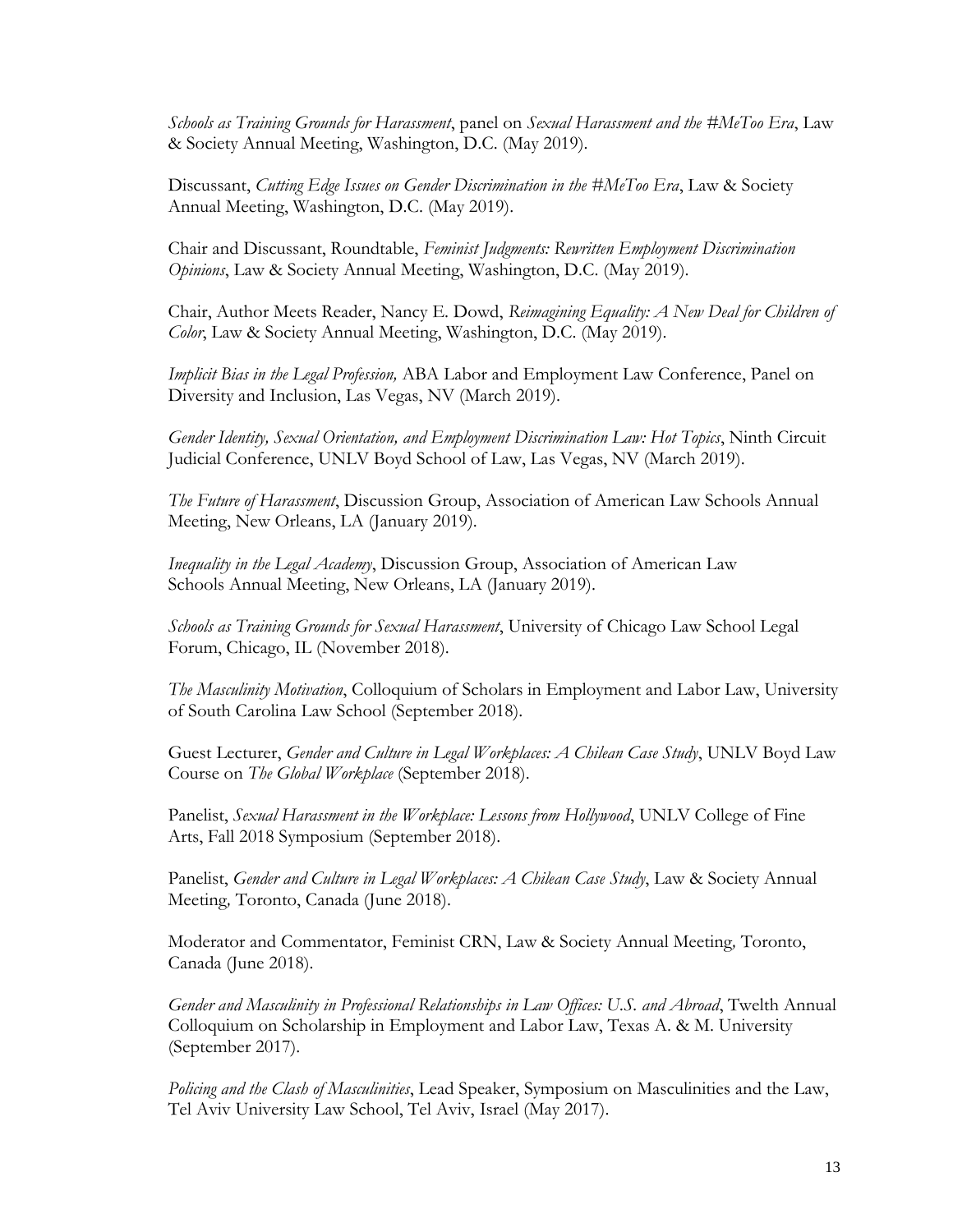*Masculinity at Work*, Faculty symposium, Tel Aviv University Law School, Tel Aviv, Israel (May 2017).

*Protecting the States' Public Policy: Recognizing Employee Good Faith Beliefs and Broadening the Cause of Action to Wrongful Discipline* (with Nicole Porter), Labor Law Group Conference on the ALI's Restatement of Employment Law, University of Indiana, Bloomington (November 2016).

*Egg Freezing as Employment Benefit: Autonomy, Coercion, or Discrimination?:* Symposium Honoring the Work and Life of Michael Zimmer, Seton Hall Law School, Newark, NJ (October 2016).

*Masculinity at Work: Employment Discrimination through a Different Lens*, Colloquium of Scholars in Employment and Labor Law, University of Washington, Seattle, WA (September 2016).

Presenter, *Policing and the Clash of Masculinities*, Law & Society Association Annual Meeting, New Orleans, LA (June 2016).

Moderator and Discussant, *Discrimination at Work*, Law & Society Association Annual Meeting, New Orleans, LA (June 2016).

Moderator and Discussant, *Hostile Institutions? Gendered Violence in Prisons, Education, Housing, and the Military*, Law & Society Association Annual Meeting, New Orleans, LA (June 2016).

Moderator and Presenter, *The ADA: Possible Remedy to Police Use of Force against Persons with Mental Disabilities*?, *Beating Mental Illness: A Dialogue on Race, Gender and Disability Stereotypes in Use of Force Cases*, University of Southern California Saks Institute for Mental Health Law, Policy, and Ethics, USC School of Social Work, USC Dornslife Gender Studies, Jesse M. Unruh Institute of Politics and Prism, USC Initiative for the Study of Race, Gender, Sexuality and the Law, at USC Gould School of Law (April 2016).

Presenter, *Tendencias actuales en el derecho de daños estadounidense* ("Contemporary Trends in American Tort Law"), Congreso Internacional sobre el Derecho de Daños, *Daño, Responsabilidad y Seguro*, (March 2016, Madrid, Spain).

Presenter, *Borgata Babes: Gender Neutrality in Sexualized Employment*? AALS Joint Program of Employment Discrimination Law, Islamic Law, Minority Groups, and Women in Legal Education Sections, AALS Annual Meeting, New York, NY (January 2016).

Presenter, Closing Plenary, *The U.S. Feminist Judgments Project: Collaboration as a Feminist Model for Creative Scholarship*, Joint Scholars & Scholarship Workshop on Feminist Jurisprudence, Fordham University School of Law, New York, NY (January 2016).

Presenter, *Policing and the Clash of Masculinities*, Drexel University Thomas R. Kline School of Law, Philadelphia, PA (November 2015).

Presenter, *Policing and the Clash of Masculinities*, UNLV Boyd School of Law Faculty Enrichment Series, Las Vegas, NV (October 2015).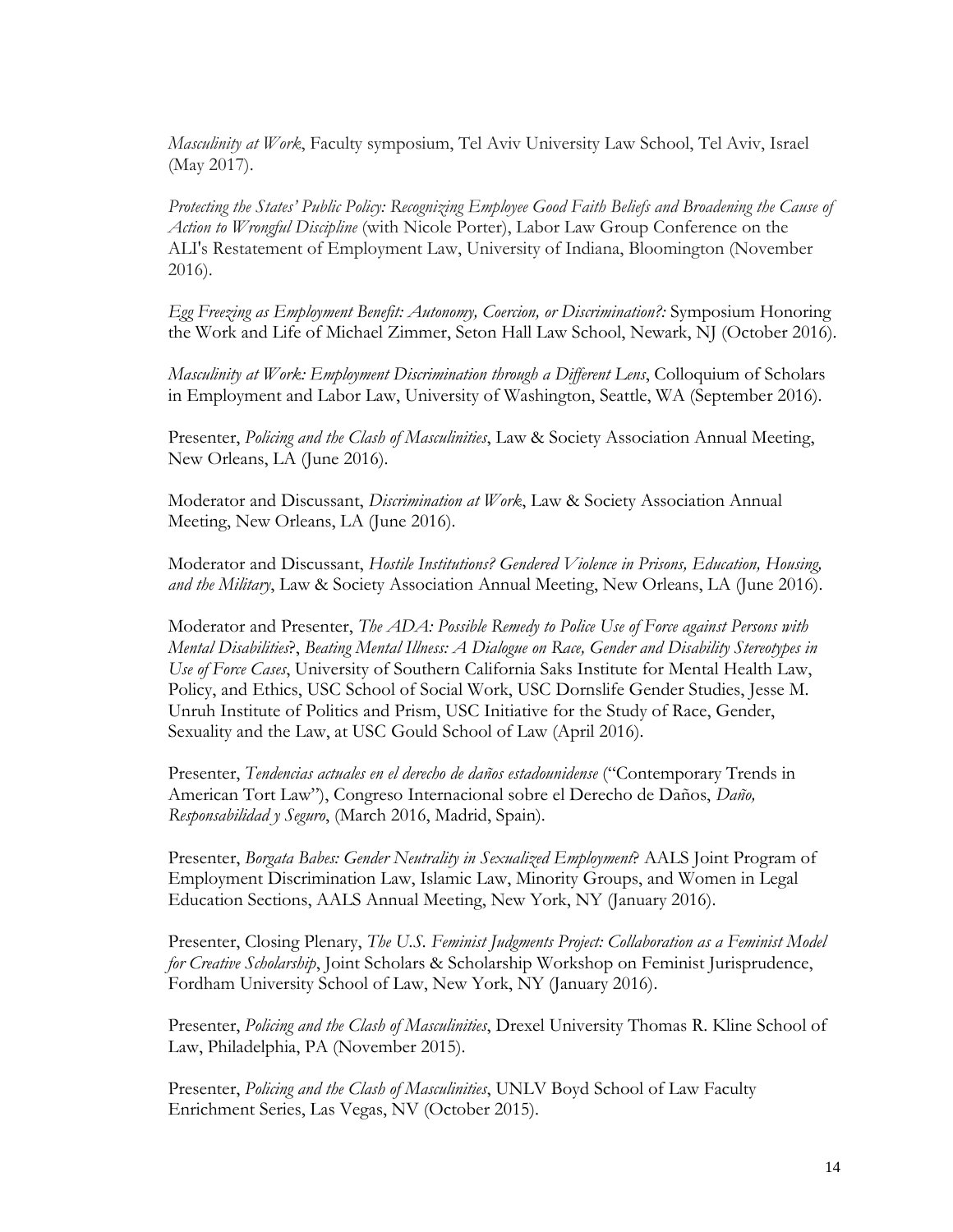Moderator, Conference on Magistrate Judges and the Transformation of the Federal Judiciary, Panel: *Article I Judges in an Article III World: The Background and Attributes of U.S. Magistrate Judges*, Las Vegas, NV (September 2015).

Presenter, Disability Law Obligations of Health Care Providers and Medical Institutions, Touro Medical School, Las Vegas, NV (September 2015).

Presenter and Moderator, *Through a Different Lens: Perspectives on Masculinity and Title VII— Bullying Masculinities*, AALS Midyear Meeting: Workshop on Next Generation Issues of Sex, Gender, and the Law, Orlando, FL (June 2015).

Presenter, The ADA: Twenty-Five Years at Work, 32<sup>nd</sup> Annual Warns-Render Labor and Employment Law Institute, University of Louisville Brandeis School of Law, Louisville, KY (June 2015).

Discussant, Gender Violence and Institutions, Law & Society Association Annual Meeting, Seattle, WA (May 2015).

Presenter, Feminist Judgments Project – *Oncale* revised opinion, Law & Society Association Annual Meeting, Seattle, WA (May 2015).

Presenter, *We Are All Contingent: Defeating Vulnerability of Low-Wage Workers*, Law & Society Association Annual Meeting, Seattle, WA (May 2015).

Presenter, *Disability Law Governing Medical Institutions: Employment: Accommodations and Education*, Continuing Medical Education, University of Nevada School of Medicine, Las Vegas, NV (May 2015).

Presenter, *Bullying Masculinities*, University of Baltimore Eighth Annual Feminist Legal Theory Conference: Applied Feminism and Work, Baltimore, MD (March 2015).

Invited Participant, Northwestern University Searle Center on Law, Regulation and Economic Growth, Chicago, IL (*Research Roundtable on Women in the Workplace – Perspectives from the Academy and the Corporate World* – March 2015).

Presenter, *We Are All Contingent: Defeating Vulnerability of Low-Wage Workers*, Class Crits Conference, *Poverty, Precarity, & Work: Struggle & Solidarity in an Era of Permanent(?) Crisis*, University of California, Davis, Davis, CA (November 2014).

Presenter, *We Are All Contingent: Defeating Vulnerability in the U.S. Workforce*, *Tulane University Law School Forum on the Future of Law and Inequality*, Tulane University Law School, New Orleans, LA (November 2014).

Presenter, *Teaching Disability Law for Social Justice*, Society of American Law Teachers' Teaching Conference, University of Nevada, Las Vegas Boyd School of Law, Las Vegas, NV (October 2014).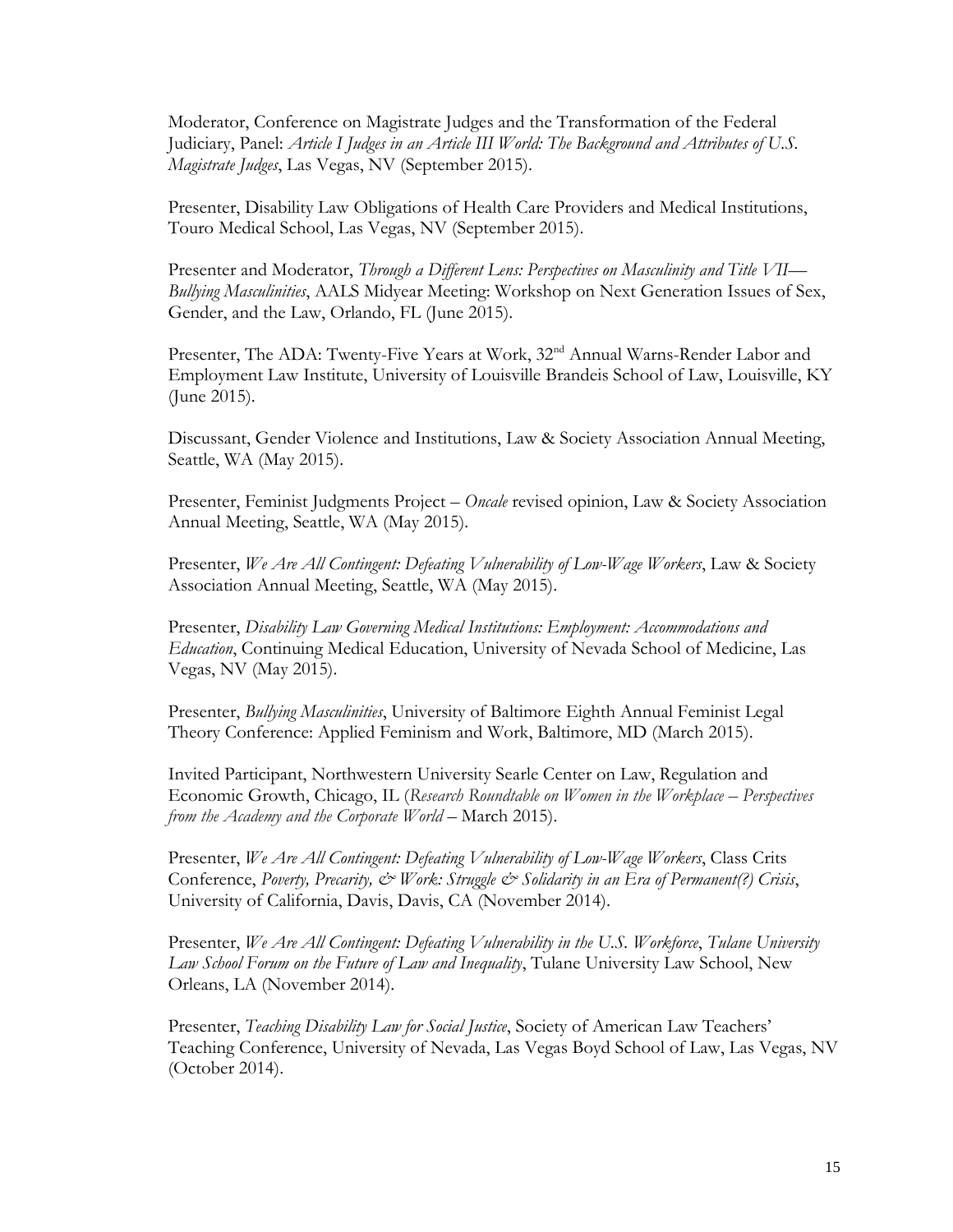Commentator, Society of American Law Teachers' Teaching Conference, University of Nevada, Las Vegas Boyd School of Law, Las Vegas, NV (October 2014).

Presenter, *We Are All Contingent: Defeating Vulnerability of Low-Wage Workers*, Colloquium of Scholars in Employment and Labor Law, University of Colorado Law School, Boulder, CO (September 2014).

Presenter, *We Are All Contingent: Institutionalizing Vulnerability of Low-Wage Workers*, Martha Fineman's Workshop on Vulnerability and Work, Emory University Law School, Atlanta, GA (April 2014).

Presenter, *Masculinity, Labor and Sexual Power*, Panel on Gender, Class, Poverty and Power, Law & Society Annual Meeting, Boston, MA (May 2013).

Chair and Discussant, Panel on Learning from Men's Experiences and Representations of Masculinity, Law & Society Annual Meeting, Boston, MA (May 2013).

Author, Author Meets Reader Session on *Masculinities and the Law: A Multidimensional Approach* (with Frank Rudy Cooper), Law & Society Annual Meeting, Boston, MA (May 2013).

Lecturer, *The End of Men: Myth or Reality?*, UNLV University Forum Lecture Series, Las Vegas, NV (March 2013).

Presenter, *Ann Scales and Masculinities Theory*, On Having Fun & Raising Hell: Symposium Honoring the Work of Professor Ann Scales, University of Denver Sturm College of Law, Denver, CO (March 2013) (with Frank Rudy Cooper).

Presenter, *Masculine Law Firms*, Symposium on Minding the Gap, Florida International Law School, Miami, FL (March 2013).

Presenter, *What's Masculinity Got to Do with It?: Gender, Pop Culture, and Law*, UNLV Boyd School of Law, Las Vegas, NV (January 2013) (with Frank Rudy Cooper).

Presenter, Association of American Law Schools, Section on Labor Relations and Employment Law, *Contingent Work in the Global Era*, New Orleans, LA (January 2013).

Presenter, Association of American Law Schools, Section on Socio-Economics, Panel on The End of Men? A Socio-Economic Examination of Women's Advances in Education, Employment and Family, *Masculinity, Labor and Sexual Power*, New Orleans, LA (January 2013).

Presenter, *Masculinity, Labor and Sexual Power*, Boston University Law School, Conference on Evaluating Claims of the End of Men, Boston, MA (October 2012).

Presenter, *What's Masculinity Got to Do with It?: Gender, Pop Culture, and Law*, Seattle University Law School, Influential Voices Speakers Series, Seattle, WA (October 2012) (with Frank Rudy Cooper).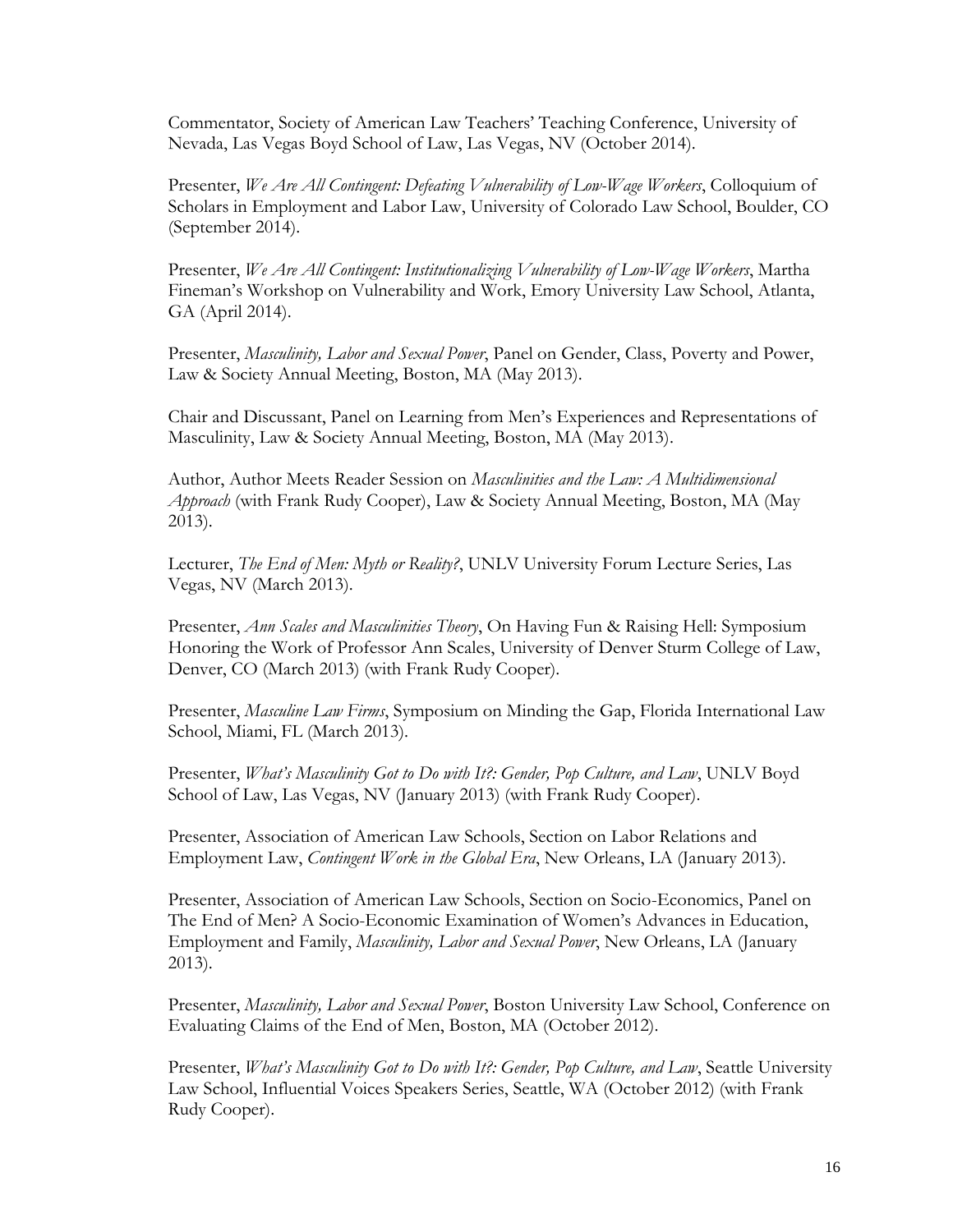Presenter, *Because of Sex*, Seventh Annual Labor and Employment Scholars' Colloquium, Northwestern University School of Law, Chicago, IL (September 2012).

Visiting Professor of Law, *La Ley del Acoso Sexual en Los Estados Unidos*, Universidad Adolfo Ibañez, Santiago de Chile (August 2012).

Panelist, Panel on Law and Manliness, *Feminist Theory Meets Masculinities Theory,* Southeastern Association of Law Schools, Amelia Island, FL (August 2012) (with Nancy E. Dowd and Nancy Levit).

Discussant, Discussion Group on *Contemporary Issues on Gender and the Law*, Southeastern Association of Law Schools, Amelia Island, FL (August 2012).

Visiting Professor of Law, University of Insubria, Como, Italy (July 2010, 2011, 2012, 2013).

Commentator, Author Meets Reader, RUBEN J. GARCIA, MARGINAL WORKERS: HOW LEGAL FAULT LINES DIVIDE WORKERS AND LEAVE THEM WITHOUT PROTECTION, Law and Society Association Annual Meeting, Honolulu, HI (June 2012).

Commentator, Feminist Legal Theory CRN, Law and Society Association Annual Meeting, Susan Stiritz, *Hooking Up as a Neoliberal Practice* (June 2012).

Presenter, *Because of Sex*, Law and Society Association Annual Meeting, Panel on *Gender from a Multidimensional Perspective: Masculinities Theories and Law*, Honolulu, HI (June 2012).

Presenter, *Cognitive Illiberalism, Summary Judgment and Title VII*, *New York Law School Law Review* and The Employee Rights Advocacy Institute For Law & Policy: Trial by Jury or Trial by Motion? Summary Judgment, *Iqbal* and Employment Discrimination, New York Law School, New York, NY (April 2012).

Presenter, *Trouble in Sin City: Protecting Sexy Workers' Civil Rights*, Symposium of STANFORD LAW AND POLICY REVIEW, Palo Alto, CA (April 2012).

Presenter, *Reasonable Men*, University of San Diego Law School Faculty Colloquium, San Diego, CA (March 2012).

Presenter: *Beyond the Water Cooler: Speech and the Workplace in an Era of Social Media*, Symposium on Democracy and the Workplace, William S. Boyd School of Law, UNLV, Las Vegas, NV (February 2012) (with Ryan P. McGinley-Stempel).

Presenter, *Reasonable Men*, Feminist Legal Theory Collaborative Research Network, AALS 2012 Annual Meeting, Panel on Deconstructing Masculinities (January 2012).

Presenter, *Reasonable Men*, Asking "The Man Question:" A Workshop on Contemporary Masculinities, University of Florida Levin College of Law, Gainesville, FL (November 2011).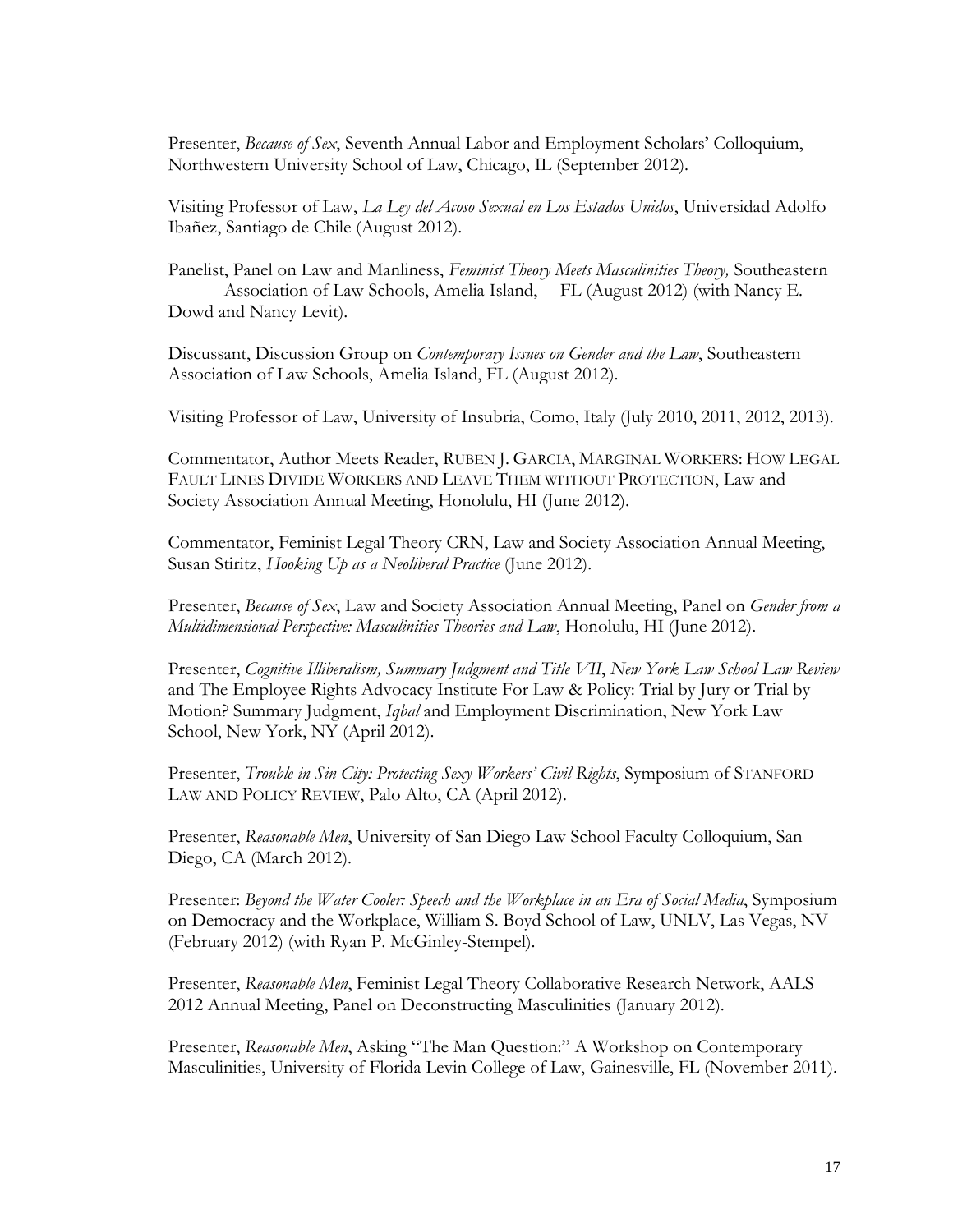Presenter, Faculty Enrichment Colloquium, *Reasonable Men*, Suffolk University Law School, Boston, MA (October 2011).

Presenter, *Reasonable Men*, Sixth Annual Employment and Labor Law Scholars' Colloquium, Los Angeles, CA (September 2011).

Presenter, *Reasonable Men*, Law & Society Annual Meeting, San Francisco, CA (June 2011).

Chair, Panelist and Discussant, Association for the Study of Law, Culture and the Humanities, *Shifting Lenses*, William S. Boyd School of Law, Las Vegas, NV (March 2011).

Panelist, American Men's Studies Association, Panel on *Feminist Theory Meets Masculinities Theory*, University of Missouri-Kansas City, Kansas City, MO (March 2011).

Panelist, *Multidimensional Masculinities and Law: A Colloquium*, Panel on *Feminist Theory Meets Masculinities Theory*, William S. Boyd School of Law, Las Vegas, NV (February 2011).

Lunch speaker, *Multidimensional Masculinities and Law: A Colloquium. Where Does the Emerging Discipline Go from Here?* William S. Boyd School of Law, Las Vegas, NV (February 2011) (with Frank Rudy Cooper).

Senior Scholar, Employment Law Forum Seton Hall School of Law, Newark, NJ (October 2010).

Presenter and Panelist, Ricci v. DeStefano: *A Masculinities Analysis*, Fifth Annual Labor and Employment Law Scholars' Colloquium, Panel on *Separate Silos: Feminist Theory, Masculinity Theory and Sex Segregation in Employment*, Washington University School of Law/St. Louis University School of Law, MO (September 2010).

Presenter and Panelist, *Gender, Race and Class on the Campaign Trail and Beyond*, Third National People of Color Conference, Panel on *Post-Racialism Pre & Post-Obama Election*, Seton Hall Law School, Newark, NJ (September 2010).

Presenter, Ricci v. DeStefano: *A Masculinities Analysis*, Panel on Masculinities, Law, and the Workplace, HARVARD JOURNAL OF LAW AND GENDER, Symposium on "Reconstructing Masculinities," Harvard Law School, Cambridge, MA (March 2010).

Presenter, *What's the Score, Girls, Women, Sexuality and Sports*, UNLV Women's History Month, UNLV Law, Women's Studies, History and Physical Education Departments Interdisciplinary Panel, Las Vegas, NV (March 2010).

Presenter, Ricci v. DeStefano: *A Masculinities Analysis*, UCLA, Critical Race Theory Conference on Intersectionality, Los Angeles, CA (March 2010).

Presenter, Ricci v. DeStefano: *A Masculinities Analysis*, Panel on Masculinities Theory and Feminism, University of Baltimore School of Law Center on Applied Feminism Conference, Baltimore, MD (March 2010).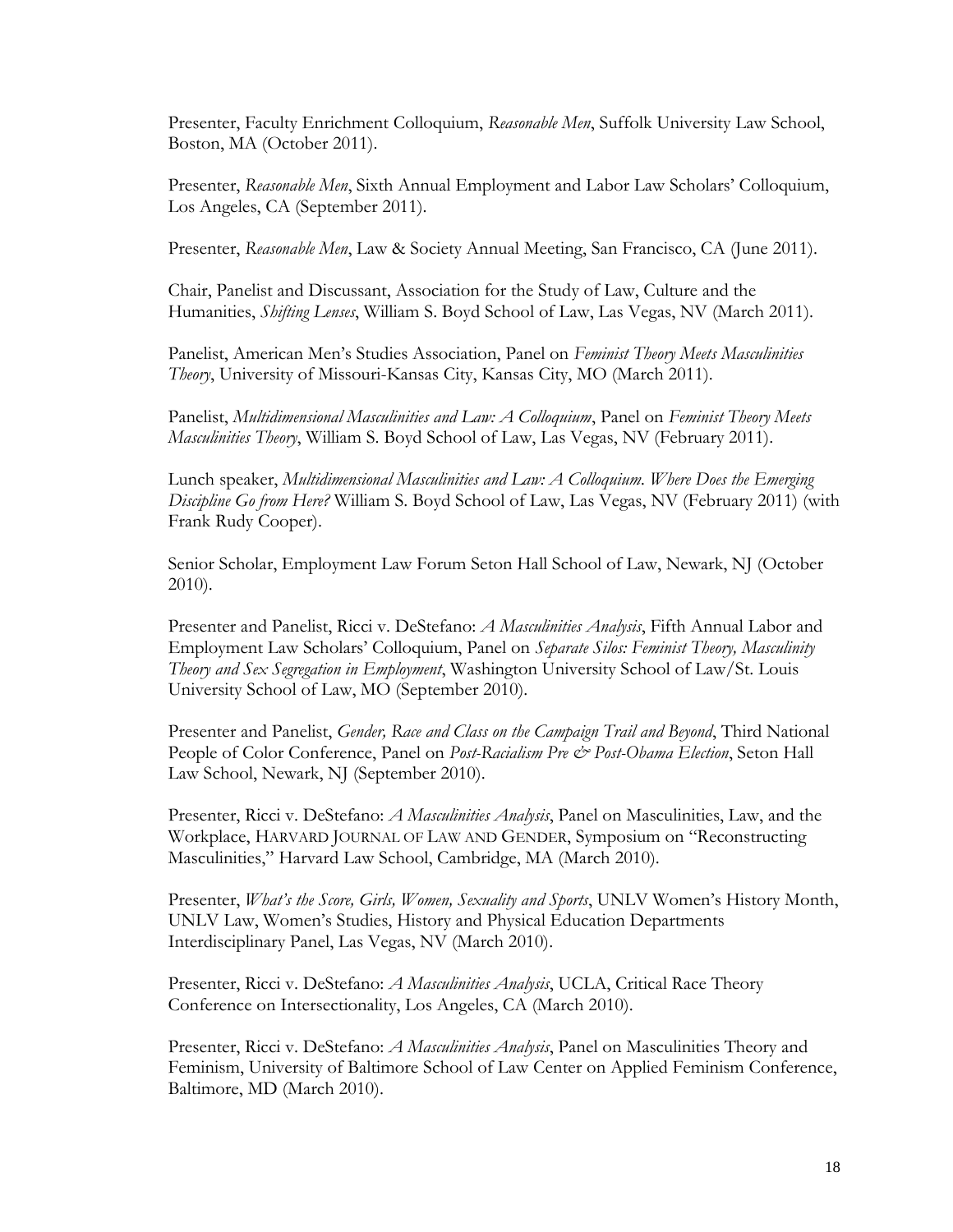Presenter, *The (Relative) Unimportance of Caselaw* (with Tracey George and Mitu Gulati), UNLV Boyd School of Law, Faculty Forum, Las Vegas, NV (February 2010).

Presenter, *Masculinities and Disparate Impacts*, Fourteenth Annual LatCrit Conference, Washington, D.C. (October 2009).

Presenter and Participant, *The (Relative) Unimportance of Caselaw* (with Mitu Gulati), Searle Center on Law Regulation and Economic Events and Northwestern Law School Conference on Political Science and Law, Chicago, IL (September 2009).

Presenter, *Masculinities and Disparate Impacts*, Fourth Annual Labor and Employment Law Scholars' Colloquium, Seton Hall Law School, Newark, NJ (September 2009).

Presenter and Participant, *Masculinities and Disparate Impacts*, Feminism and Legal Theory Project on Masculinities and the Law, Emory University, Atlanta, GA (September 2009).

Presenter, *ADA Amendments Act of 2008*, 26<sup>th</sup> Annual Carl A. Warns, Jr. Labor and Employment Law Institute, University of Louisville, Brandeis School of Law, Louisville, KY (June 2009).

Panelist and Presenter, *The Content of Employment Law Courses*, AALS Midyear Workshop on Employment and Labor Law, Long Beach, CA (June 2009).

Presenter, *Erasing Boundaries: Masculinities, Sexual Minorities and Employment Discrimination*, Law & Society Annual Meeting, Denver, CO (May 2009).

Presenter, Third Annual Labor and Employment Law Scholars' Colloquium**,** *Reproducing Gender on Law School Faculties,* San Diego, CA (October 2008).

Panel Chair & Moderator, Workshop on Cutting Edge Legal Theory: Jurisprudence in Context, *Masculinities Theory and Legal Interpretation*, Southeastern Association of Law Schools Annual Meeting, Palm Beach, FL (August 2008).

Presenter, *Creating Masculine Identities: Bullying and Harassment Because of Sex*, Workshop on Cutting Edge Legal Theory: Jurisprudence in Context, *Masculinities Theory and Legal Interpretation*, Southeastern Association of Law Schools Annual Meeting, Palm Beach, FL (August 2008).

Presenter, Washington University School of Law Faculty Forum, *Reproducing Gender on Law School Faculties*, St. Louis, MO (April 2008).

Presenter, Washington University, Association of Women Faculty, *Reproducing Gender in Academia: A Discussion about Inequalities*, St. Louis, MO (April 2008).

Visiting Scholar, The 2008 Littler Mendelson Employment and Labor Law Speaker Series, Cleveland-Marshall College of Law, *Masculinities, Gender Identity and Harassment at Work*, Cleveland OH (March 2008).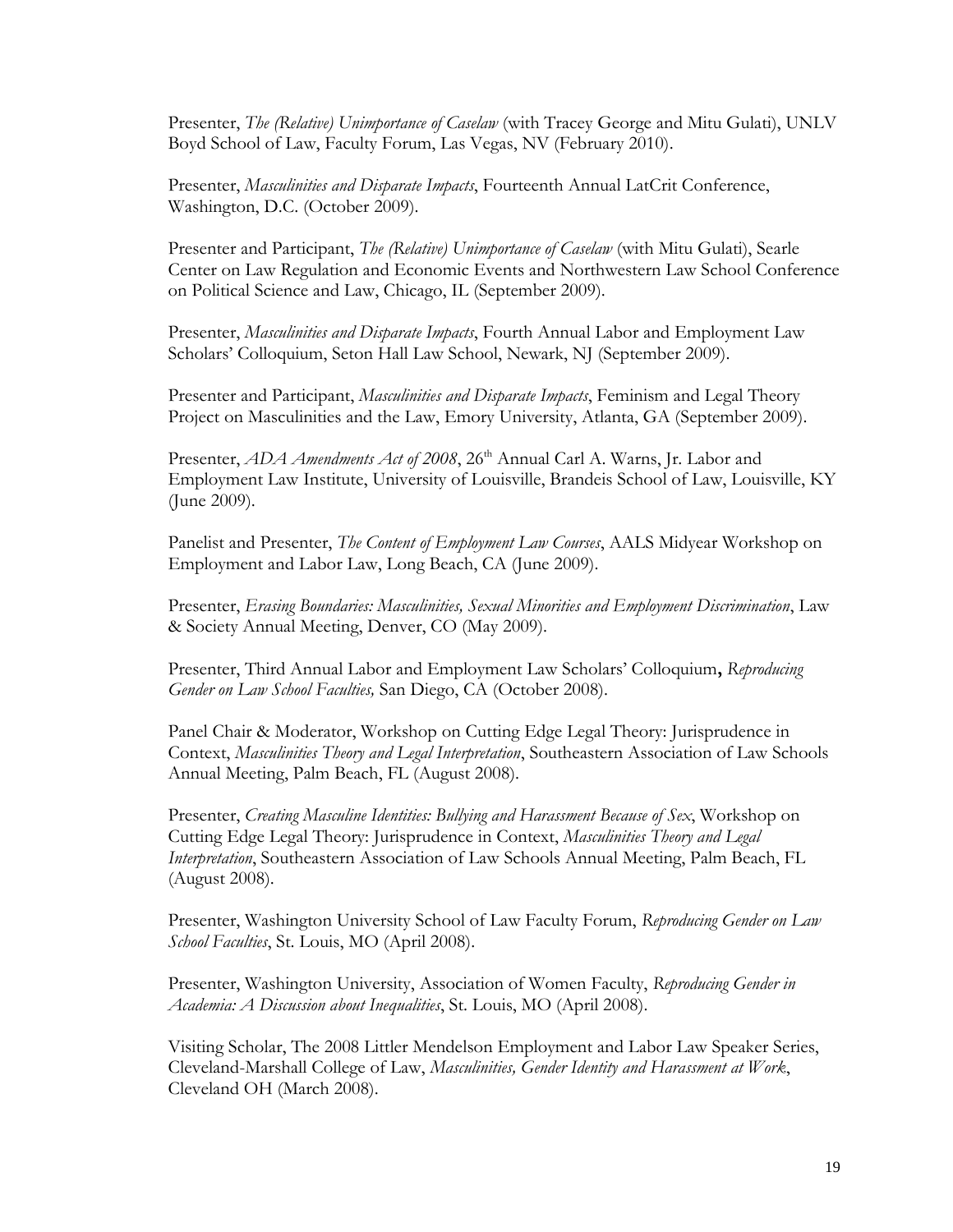Presenter, Panel "*Rise of the Pink Collars: Women in the Legal Academy*," *Reproducing Gender on Law School Faculties*, 2008 AALS Annual Meeting, New York, NY (January 2008).

Moderator, Women and the Law Workshop, 2008 AALS Annual Meeting, Plenary Session, New York, NY (January 2008).

Moderator, Women and Law Workshop, 2008 AALS Annual Meeting, Panel on Criminalization, New York, NY (January 2008).

Presenter, William S. Boyd School of Law Faculty Forum, *Reproducing Gender on Law School Faculties*, Las Vegas, NV (October 2007).

Presenter, Second Annual Labor and Employment Law Scholars' Colloquium, *Creating Masculine Identities: Bullying and Harassment "Because of Sex,"* Denver, CO (September 2007)*.*

Discussant, Panel, *The Decline of Public Adjudication*, Law and Society International Conference, Berlin, Germany (July 2007).

Presenter, Panel, *Normative Constructions at Work*, *Creating Masculine Identities: Bullying and Harassment "Because of Sex,"* Law and Society International Conference, Berlin, Germany (July 2007).

Keynote Speaker, *Gender Theory, Legal Writing and Subordination*, Rocky Mountain Legal Writing Conference, Las Vegas, NV (March 2007).

Presenter, *Selling Sex and Employment in Las Vegas*, LATCRIT XI Annual Conference, Las Vegas, NV (October 2006).

Presenter, *Babes and Beefcake: Exclusive Hiring Arrangements and Sexy Dress Codes*, Symposium on *Makeup, Identity Performance and Discrimination*, DUKE JOURNAL OF GENDER, LAW AND POLICY, Durham, NC (October 2006).

Presenter, *The Sex Industry in Nevada*, American Association of Law Libraries, 2006 Western Pacific Annual Meeting, Las Vegas, NV (September 2006).

Presenter, *Customer Harassment of Sex(y) Workers*, Women's Research Institute of Nevada, Forum Series, Las Vegas, NV (April 2006).

Presenter, *Sexual Harassment of Sex(y) Workers*, YALE JOURNAL OF LAW & FEMINISM, Symposium on Sex for Sale, New Haven, CT (February 2006).

Presenter: *Customer Harassment: Masculinities in Highly Sexualized Environments*, The Pennsylvania State University Dickenson School of Law, Carlisle, PA (December 2005).

Presenter: *Customer Harassment: Masculinities in Highly Sexualized Environments*, University of Goettingen, Germany (November 2005).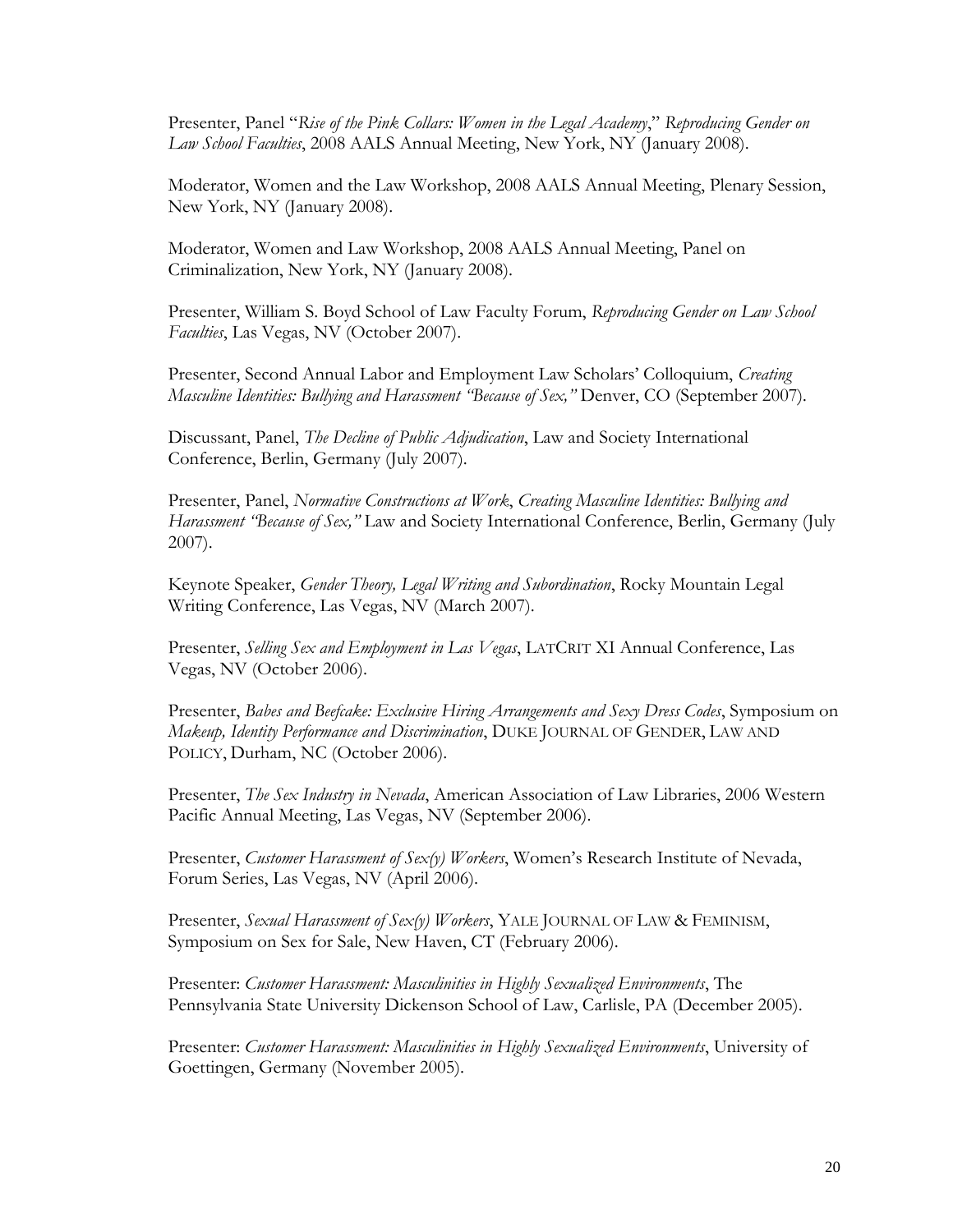Commentator, Roundtable: *Integrating Gender into Legal Education: Transforming Women's Status*, Law & Society Annual Conference, Las Vegas, NV (June 2005).

Commentator, Roundtable: *New Perspectives on Summary Judgment*, Law & Society Annual Conference, Las Vegas, NV (June 2005).

Presenter and Session Chair: The Gendered Workplace: Dreams, Dangers, Stakes, *Customer Harassment: Masculinities in a Sexualized Environment*, Law & Society Annual Conference, Las Vegas, NV (June 2005).

Presenter, *Masculinities at Work*, University of Nevada, Las Vegas, William S. Boyd School of Law, Faculty Forum, Las Vegas, NV (February 2005).

Moderator, Symposium on Civil Rights and the West, Panel on Gender Issues, UNLV Boyd School of Law, Las Vegas, NV (February 2004).

Lecturer, *Agency, Employment and Employment Discrimination Law*, LAW, REGULATION AND ETHICS, University of Nevada, Las Vegas, Executive MBA Program (August 2004; August 2003).

Presenter, *Advocating Enterprise Liability for Medical Malpractice*, Symposium on Medical Malpractice and Construction Defect Litigation, William S. Boyd School of Law, Las Vegas, NV (April 2003).

Presenter, *Toward A Universal Harassment Law*, William S. Boyd School of Law, Las Vegas, NV (April 2001).

Presenter, *Democracy at Work*, University of Missouri Law School, Columbia, MO (October 2000).

Presenter, *Democracy at Work*, William S. Boyd School of Law, Las Vegas, NV (October 2000).

Presenter, *Panel on the Impact of Procedures on Women*, Law and Society Association, Miami, FL (May 2000).

Presenter, *"Emerging Issues in Sexual Harassment Law,"* sponsored by Women's Studies Department, University of Nevada, Las Vegas, NV (March 2000).

Presenter, *"The Future of Affirmative Action,"* Law and Society Annual Conference, Chicago, IL (May 1999).

Presenter, *"The Future of Affirmative Action,"* Florida State University Law and Sociology Forum, Tallahassee, FL (October 1998).

Presenter, *"Lies and Stereotypes: Conflicting Notions of Intent in Employment Discrimination Law,"*  Florida State University Law and Sociology Forum, Tallahassee, FL (April 1998).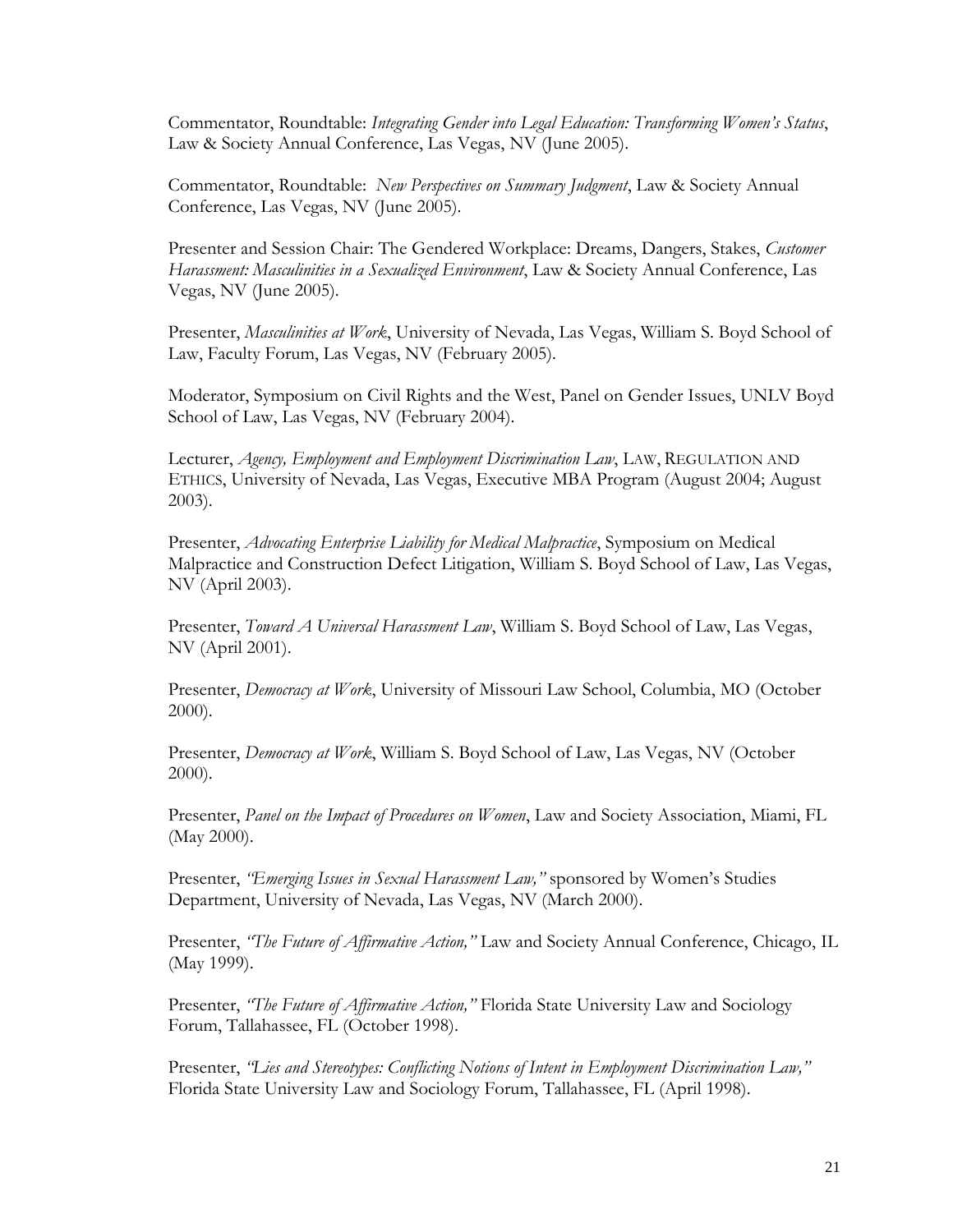Presenter, *'The Meaning of Intent in Employment Discrimination Law*," Faculty Presentation to Florida State College of Law Faculty, Tallahassee, FL (October 1996).

Panelist, Association of American Law Schools Conference on Clinical Education, Miami, FL (May 1996).

## **Selected Other Presentations**

Presenter, *Nevada and Federal Employment Law*, State of Nevada District Court Judges, Las Vegas, NV (August 2020) (Zoom).

Panelist, Zoom Panel on *Bostock: History and Effects,* UNLV William S. Boyd School of Law, Las Vegas, NV (June 2020).

Panelist, Town Hall on Judges, Law Clerks, and Harassment, ABA National Conference of State Trial Judges, San Francisco, CA (August 2019).

*#MeToo and the Ethical Workplace: Harassment Myths and Reality*, State of Nevada Attorney General's Office, Las Vegas, NV (May 2019).

*#MeToo and the Ethical Workplace: Recognizing, Preventing, and Correcting Harassment*, 2019, United States District Court, District of Nevada, 2019 District Conference, Las Vegas, NV (May 2019).

Faculty Speaker, 2019 Graduation of Boyd School of Law, University of Nevada, Las Vegas (May 2019).

*#MeToo: A Discussion about Gender*, Federal Defender's Office, Las Vegas, NV (October 10, 2018).

Panelist, WAVE (Women Attorneys Valued and Empowered), Las Vegas, NV (October 5, 2018).

Moderator, *Gender Equity*, sponsored by OUTLAWS, UNLV, Boyd School of Law (April 2018).

*Sexual Harassment in the Era of #MeToo*, Northern Nevada Women Lawyers' Organization, Reno, NV (February 2018).

*Sexual Harassment and U.S. Law,* The United Conversations Network, UNLV, Las Vegas, NV (February 2018).

Lecturer, *Gender Inequality*, Osher Lifelong Learning Institute (OLLI), University of Nevada, Las Vegas, (November 2015) (one hour and 45 minute lecture on the inequalities of gender in the workplace and society for group of elder learners).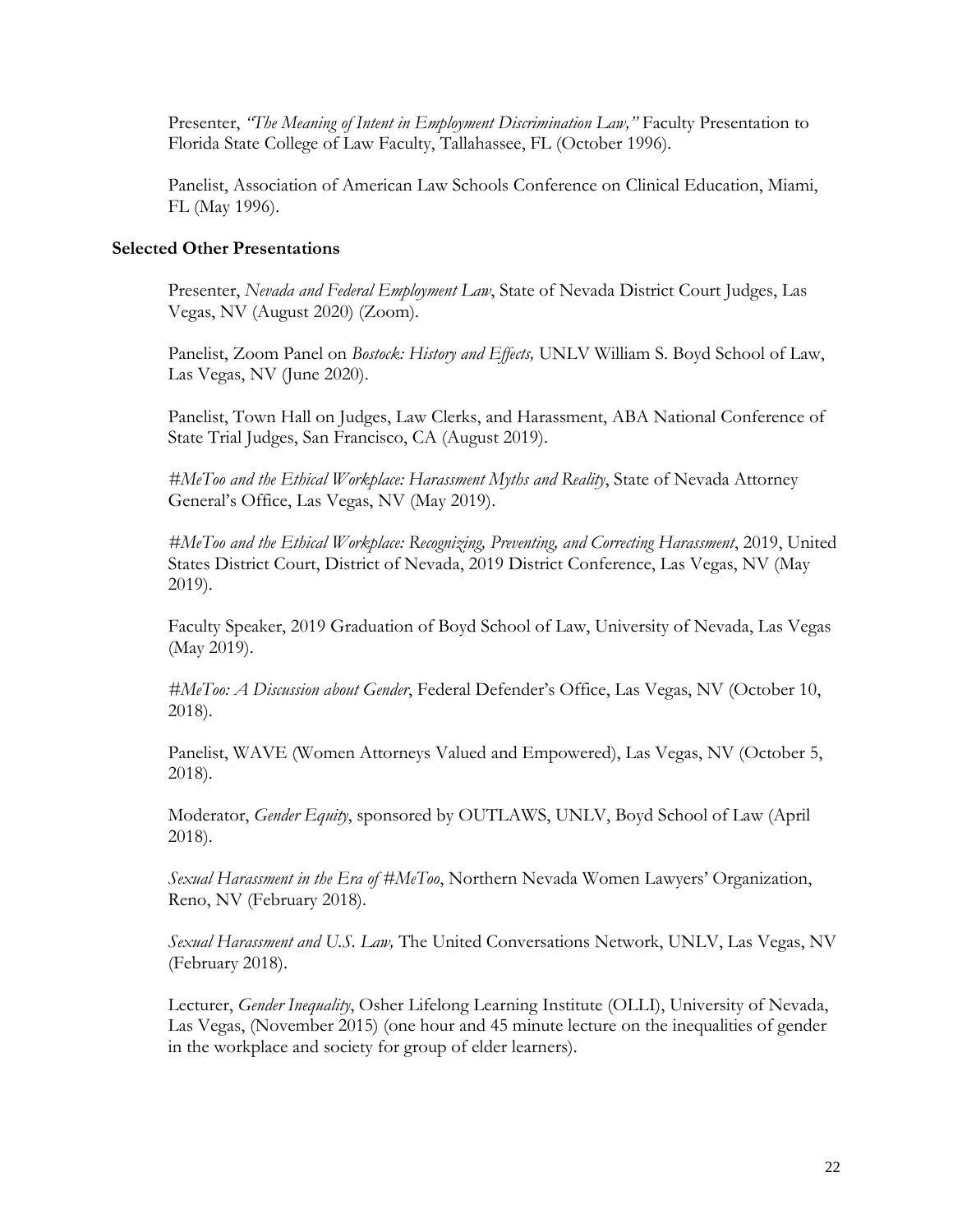Lecturer, *The End of Men: Myth or Reality*, Osher Lifelong Learning Institute (OLLI), University of Nevada, Las Vegas, (November 2014) (two and one-half hour lecture on law, men, and masculinity for group of elder learners).

*How Notions of Masculinity Affect Law and Black Culture*, UNLV Boyd School of Law, Black Law Students' Association, Black History Month (February 2014).

*Richie Incognito, Jonathan Martin and the Miami Dolphins*, UNLV Boyd School of Law, "Whaddup Wednesday" (October 2013).

Faculty Climate Workshop on Employment Issues, UNLV College of Science, Department of Mathematics, Las Vegas, NV (three hour workshop) (March 2013).

Presenter, Student Conference of the American Bar Association, Panel on Sexual Minorities, *Employment Law and Sexual Minorities,* William S. Boyd School of Law, University of Nevada, Las Vegas, NV (February 2013).

Faculty Climate Workshop on Employment Issues, UNLV College of Science, Department of Life Sciences, Las Vegas, NV (three hour workshop) (November 2012).

*Hot Topics in Employment Law*, State Bar of Nevada CLE Seminar, William S. Boyd School of Law, University of Nevada, Las Vegas, NV (October 2010).

*What Stays in Vegas: Does it Lead to Sexual Harassment?* United States Equal Employment Opportunity Commission 2009 Technical Assistance Program Seminar, Las Vegas, NV (November 2009).

*Employment Law 2008 Update* El Paso Bar Association, , Las Vegas, NV (February 2008).

Presenter, State Bar of Nevada, CLE Labor and Employment Law Seminar, 2006-2007 Federal and State Update, Las Vegas, NV (October 2007).

*The Roberts' Court and 2005-06 Ninth Circuit Update*, State Bar of Nevada CLE Labor & Employment Law Seminar, Las Vegas, NV (October 2006).

*The State of Employment Discrimination in Nevada*, United States Commission on Civil Rights, Nevada Advisory Committee Hearing (May 2006).

Moderator: Panel on Employment Law: "*I'll Meet You in Court,"* Southern Nevada Human Resource Association, Las Vegas, NV **(**December 2005).

*Hot Topics and Issues in Employment Law*, State Bar of Nevada CLE Seminar on *Working the Employment Case: Intake to Judgment*, Las Vegas, NV (October 2005).

Commentator, Panel on Legal Issues in Employment, Southern Nevada Human Resource Association (SNHRA), Las Vegas, NV (January 2004).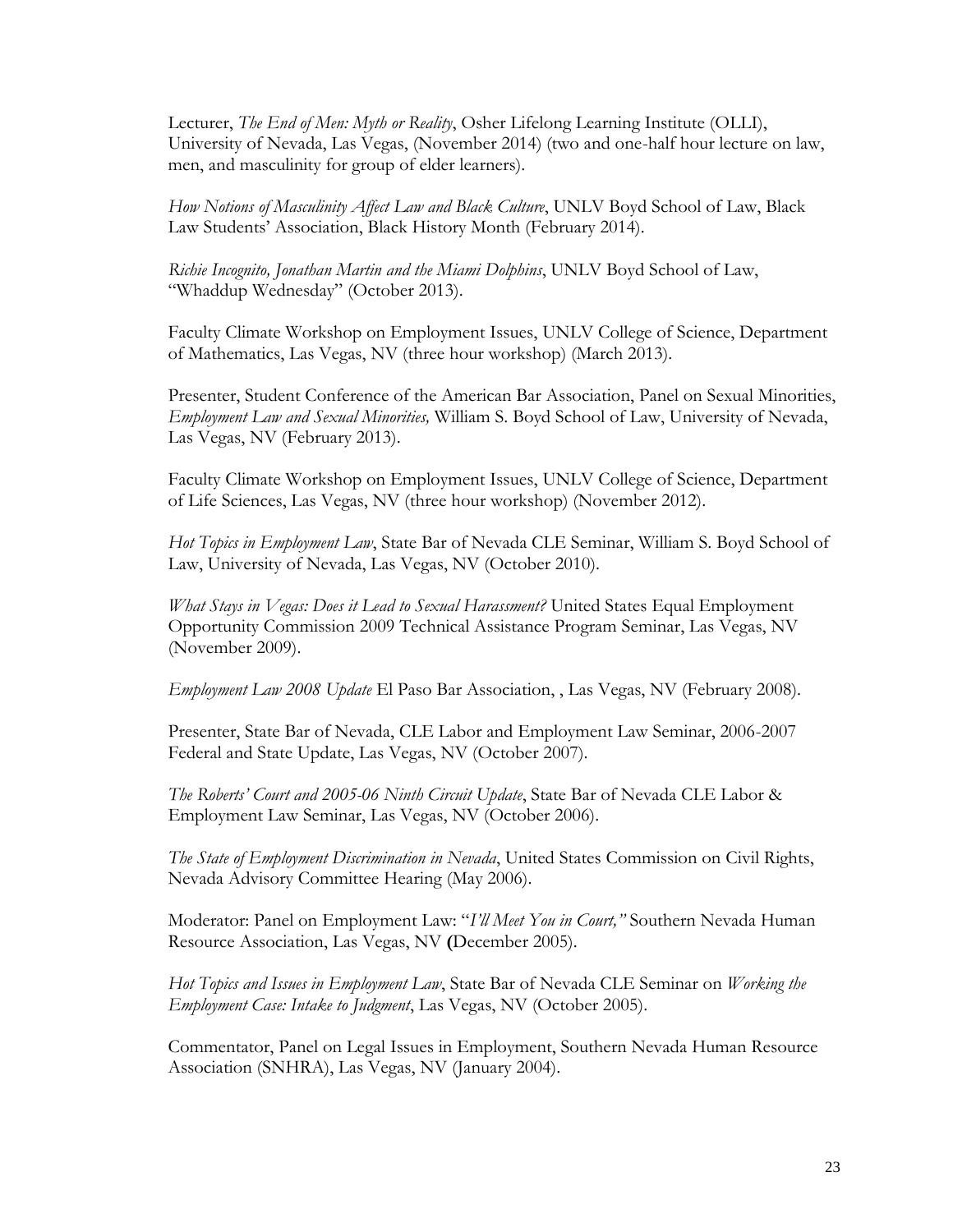Presenter and Moderator, *Sexual Harassment and the Schools*, Lorman Education Institute, Las Vegas, NV (February 2003).

Moderator, *Panel on Gaming and Employment Relationships*, American Gaming Institute, Las Vegas, NV (January 2003).

Presenter, *Issues in Employment Law*, Employment Law Roundtable, Las Vegas, NV, (August 2002).

*First Amendment Issues and Employment Law,* panel on *Cyberspace and First Amendment Law,* State Bar of Nevada, San Francisco, CA (June 2000).

*Hot Topics in Sexual Harassment Law,* Clark County Bar Association, Labor and Employment Law Section, Las Vegas, NV (April 2000).

*Emerging Issues in Sexual Harassment Law,* sponsored by the Organization of Women Law Students, William S. Boyd School of Law, University of Nevada, Las Vegas, NV (April 2000).

*Current Developments in Employment Discrimination Law,* Florida Bar Association Annual Meeting (June 1999).

*Sexual Harassment Law,* Tallahassee Women Lawyers' Conference, Tallahassee, FL (May 1999).

*Title I of the Americans with Disabilities Act: Has It Fulfilled Its Promise?* Florida Disability Rights Conference, Tallahassee, FL (February 1998).

Participant, The Medical Institute for Law Faculty, Cleveland Marshall College of Law, in conjunction with the Cleveland Clinic, Cleveland, OH (June 1994). (Intensive 10-day course on medicine, health care law, and bioethics. Participants selected by application.)

### **Law Related Activities, National, State, University, and Law School Service**

Member, Advisory Board, Silver State Equality (an organization dedicated to improved legal status for LGBTQ individuals) (August 2019 – present).

Member, Advisory Committee, Women on Boards (an organization dedicated to improve the representation of women on corporate boards) (2020-2021).

Member, Nevada Governor's Task Force on Sexual Harassment and Discrimination and Policy (January 2019 – July 2020).

Advisory Council, Regional Policy Disability Research Initiative (2015).

Consultant to the United States Equal Employment Opportunity Commission, 2006—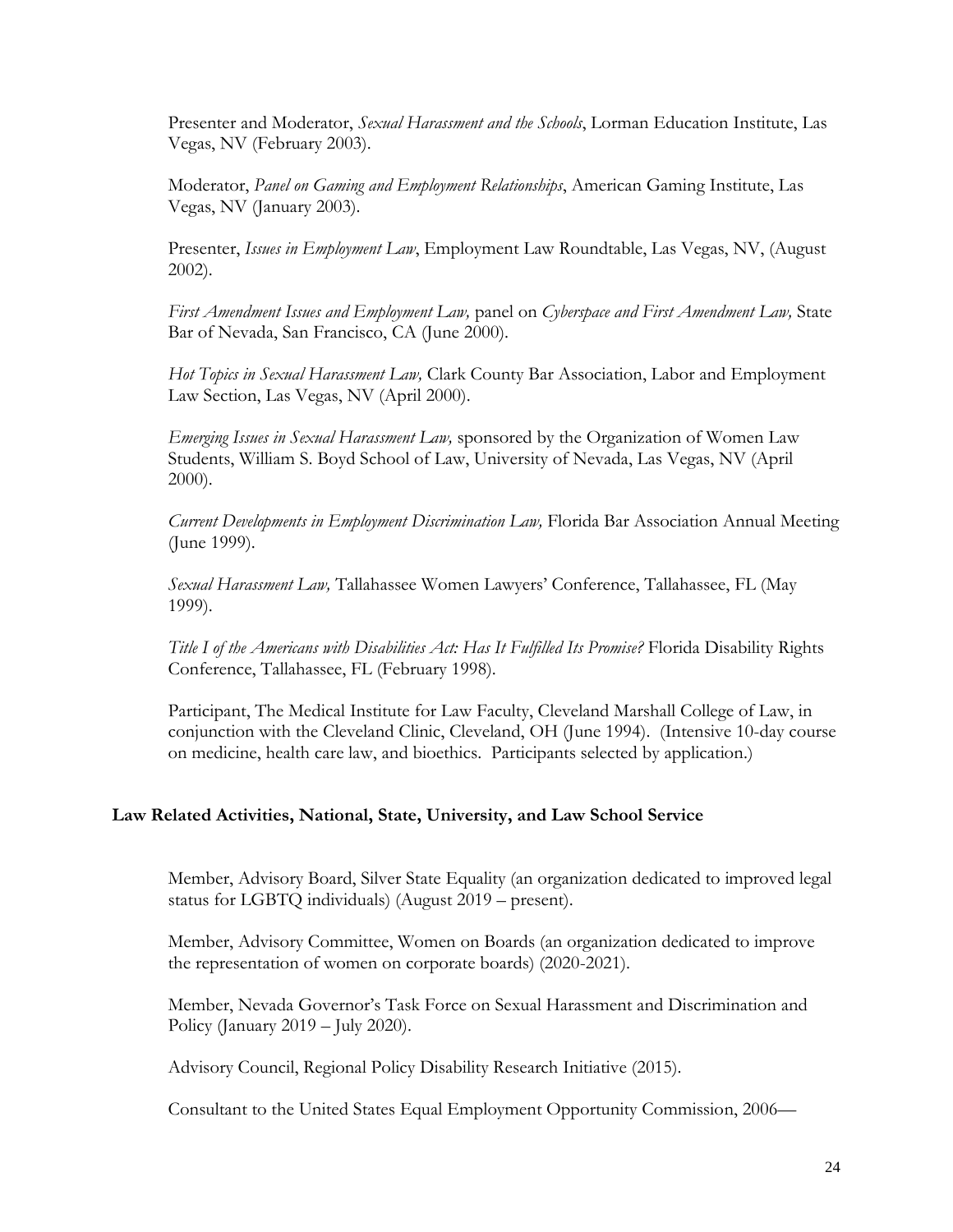2011. (Monitored for compliance with consent decrees and created policies and practices for employers and trained management and employees).

Judge, "We the People" Regional and State Competitions, (2012—2013).

Consultant to Kathleen J. England, Esq., Las Vegas, NV (2012 – present).

Expert Witness, Clark County Public Defender's Office, *State v. Hampton* (September 2010).

Chair, Labor Relations and Employment Law Section, American Association of Law Schools (2011—2012).

Chair-Elect, Labor Relations and Employment Law Section, American Association of Law Schools (2010-2011).

Secretary, Labor Relations and Employment Law Section, American Association of Law Schools (2009-2010).

Executive Committee, Labor Relations and Employment Law Section, American Association of Law Schools (2008-2009).

Executive Committee, Employment Discrimination Law Section, American Association of Law Schools (2008-2009; 2009-2010; 2010-2011).

Executive Committee, Women and the Law Section, American Association of Law Schools (2008-2009).

Delegate, People to People Ambassador Program, Delegation of Employment Lawyers, to China (October 2004).

Consultant, National Judicial College, Reno, Nevada, Creating a Skills Training Program for Judges (June 2000).

Special Consultant, State of Florida Constitution Revision Commission, Committee on Individual Rights (1997-1998).

Member, Planning Committee, AALS Women and the Law Workshop, 2008 AALS Annual Meeting, New York, NY (January 2008).

Group Leader, AALS Workshop on Women in Legal Academia, New York, NY, (October 1999).

### **University Teaching**

Lecturer, Executive MBA Program, University of Nevada, Las Vegas.

Lecturer, UNLV Engineering and Ethics class, "Employment Law," Las Vegas, NV (2006, 2007, 2008).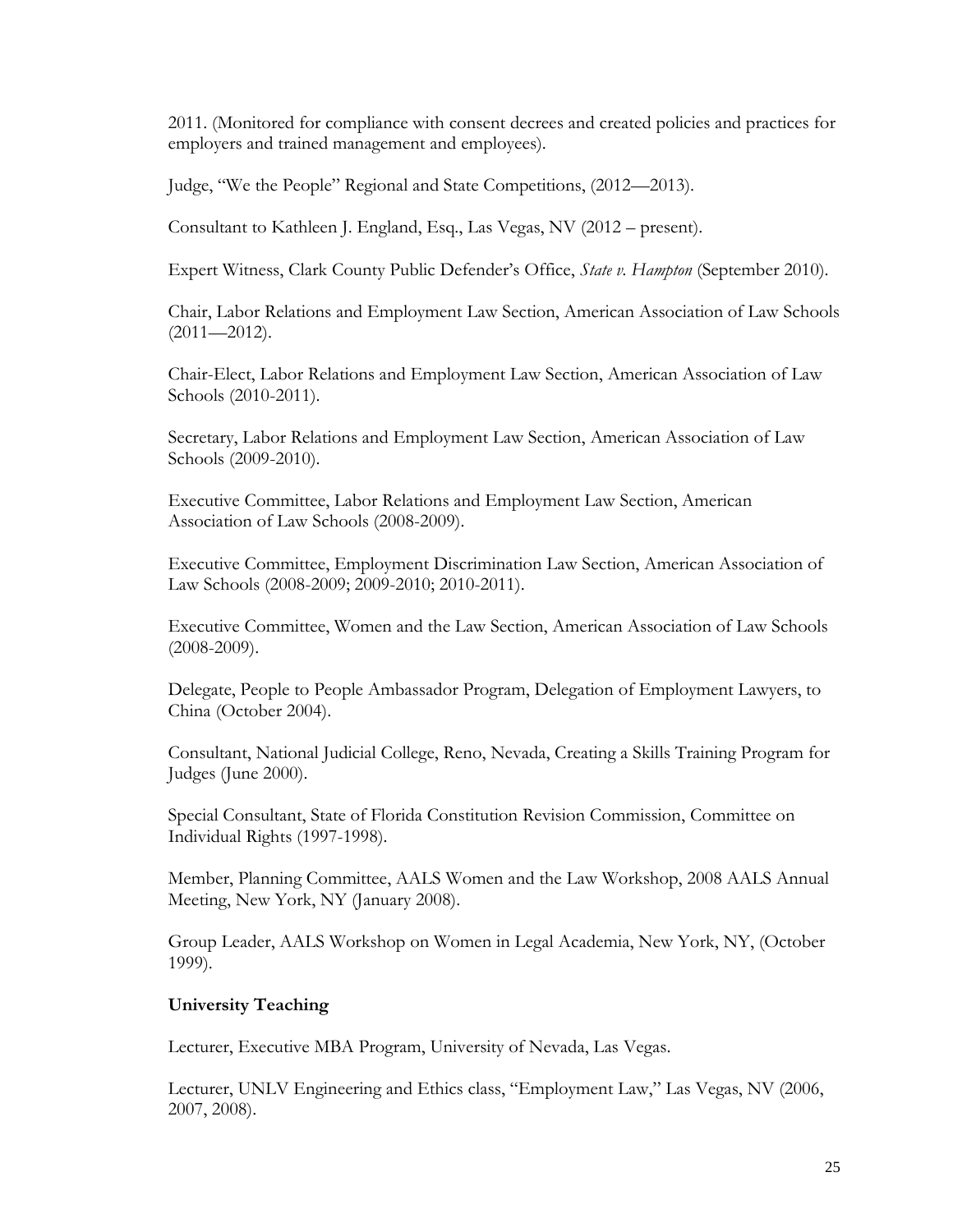Lecturer, UNLV School of Dentistry, "Informed Consent," Las Vegas, NV (2007, 2008, 2009, 2010, 2011, 2012).

Member of Graduate Committee for Crystal Jackson, Dept. of Sociology, UNLV, MS degree (May 2006-Spring 2007).

## **University Service**

Member, The Women's Council, University of Nevada, Las Vegas (2011-2016).

Steering Committee Member, Women's Studies Department/Program/Gender and Sexuality Studies Program, University of Nevada, Las Vegas (2010-present).

Member, Women's Studies Department Personnel Committee, University of Nevada, Las Vegas (Promotion and Tenure Committee) (2010-2012).

Affiliate, Women's Research Institute of Nevada (Summer 2000-present).

Associate, Women's Study Department, University of Nevada, Las Vegas (1999-2010).

Member, University Promotion and Tenure Committee, University of Nevada, Las Vegas (2011-2012)

Member, University Sabbatical Leave Committee, University of Nevada, Las Vegas (2007- 2008).

Member, University-Wide Committee on the Status of Women, University of Nevada, Las Vegas, (2001-2003).

Member, University Appeals Committee, University of Nevada, Las Vegas, (Spring 2002).

Member, University Committee to Reform University of Nevada, Las Vegas Bylaws, (2000- 2001).

### **Law School Service**

Chair, Reappointment, Promotion & Tenure Committee, William S. Boyd School of Law, University of Nevada, Las Vegas, (2004-2007, 2009-2010, Spring, Summer, 2013, 2014-2015; co-chair, 2015-2016); Member, Reappointment, Promotion & Tenure Committee (1999- 2003, 2010-2011; 2013-2014; Fall 2018).

Chair, Ad Hoc Standards Committee on Faculty Long-Term Contracts (2010-2012).

Faculty, UNLV Boyd School of Law Program on Health Law, Bioethics and Human Rights (Fall 2014-present).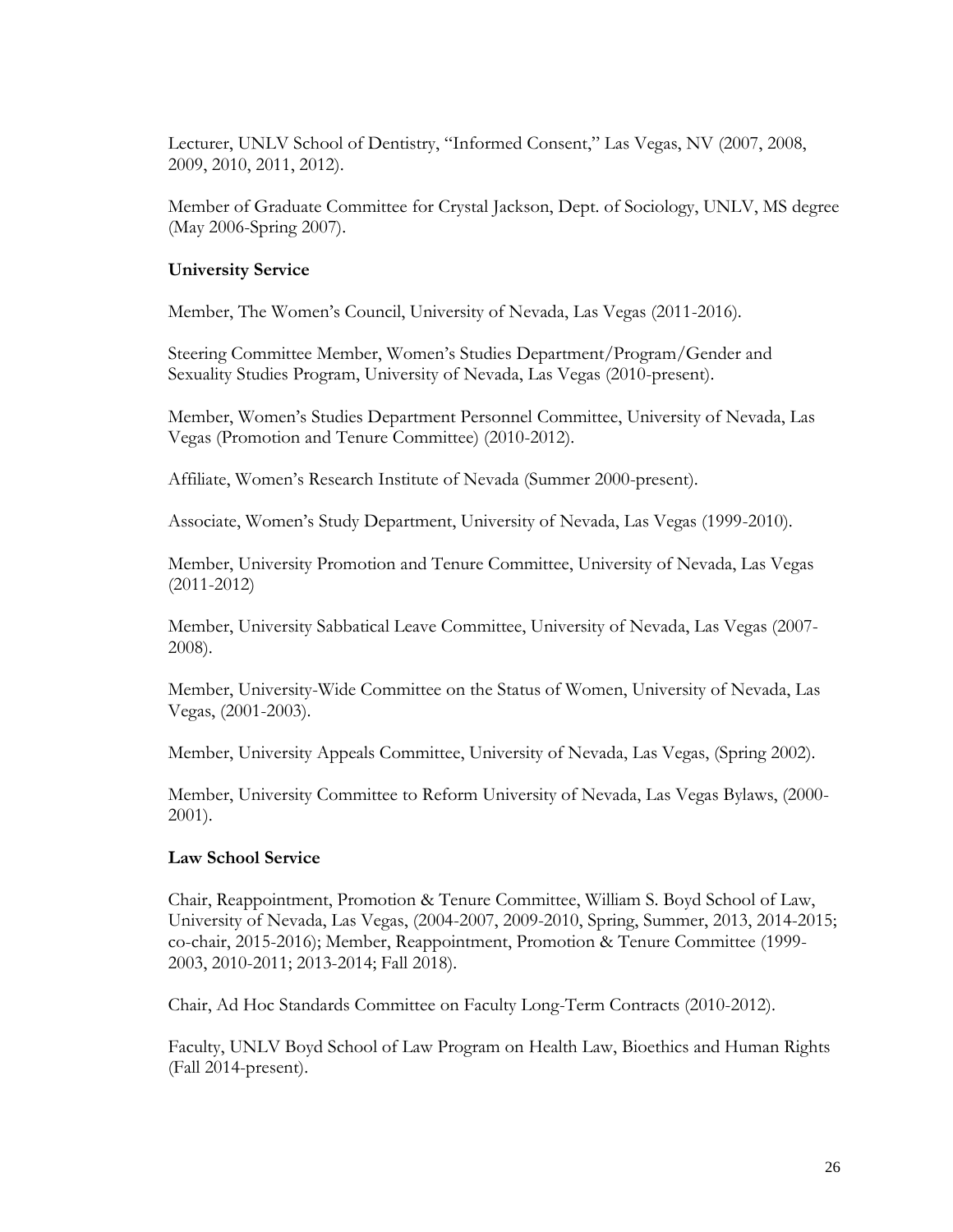Chair, Visiting Professor Appointments Committee, William S. Boyd School of Law, University of Nevada, Las Vegas (2007-2008).

Chair, Faculty Academic Enrichment Committee, William S. Boyd School of Law, University of Nevada, Las Vegas (2007-2008).

Chair, Faculty Workload Policy Committee, William S. Boyd School of Law, University of Nevada, Las Vegas (2004-2005).

Chair, Committee for Diversity Hiring, William S. Boyd School of Law, University of Nevada, Las Vegas (Spring 2001).

Chair, Subcommittee on Appointment of Library Director, William S. Boyd School of Law, University of Nevada, Las Vegas (2001).

Co-Chair, Library Director Appointments Committee, William S. Boyd School of Law, University of Nevada, Las Vegas (December 2007-May 2008).

Vice Chair, Dean Search Committee, William S. Boyd School of Law, University of Nevada, Las Vegas (2006-2007).

Chair, Dean's Advisory Committee (2012-2013); Member, Dean's Advisory Committee, William S. Boyd School of Law, University of Nevada, Las Vegas (1999-2000; 2002-2007; 2015-2016).

Member, Library Search Committee, William S. Boyd School of Law, University of Nevada, Las Vegas (2021).

Member, Technology Committee, William S. Boyd School of Law, University of Nevada, Las Vegas (Spring 2021).

Graduation Speaker, UNLV Boyd School of Law Class of 2019 (May 2019).

Speaker, UNLV Boyd School of Law Class of 2004 Reunion (Fall 2009; Fall 2014).

Member, Student Wellness Committee (2017-2018).

Member, Adjunct Faculty Committee (2014).

Member, Technology Working Group, William S. Boyd School of Law, University of Nevada, Las Vegas (2007-2008).

Member, Curriculum Committee, William S. Boyd School of Law, University of Nevada, Las Vegas (2006-2007).

Member, Planning Committee for Symposium on Civil Rights and the West, William S. Boyd School of Law, University of Nevada, Las Vegas (2002-2003).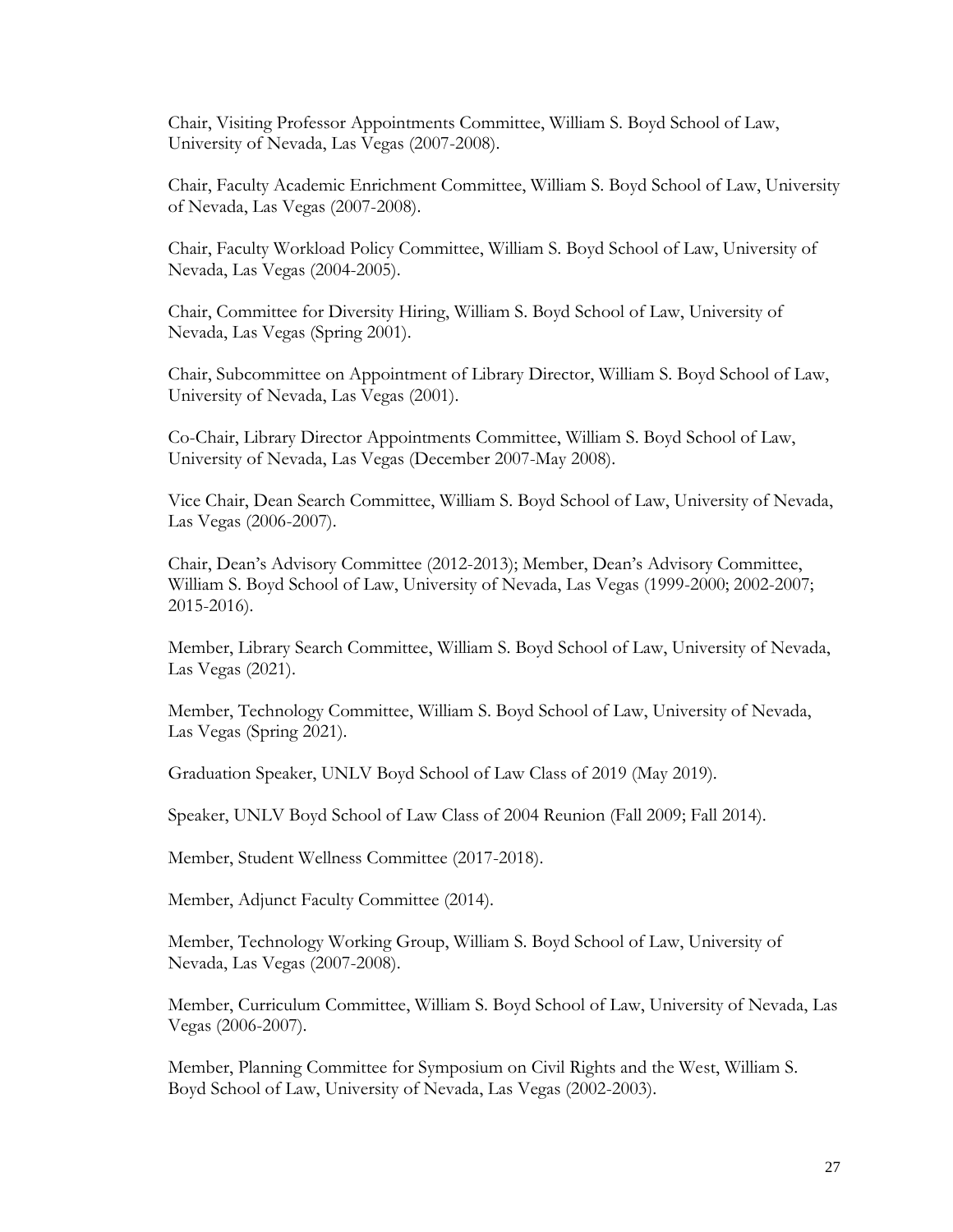Member, Appointments Committee, William S. Boyd School of Law, University of Nevada, Las Vegas (1999-2001).

Member, Clinic Committee, William S. Boyd School of Law, University of Nevada, Las Vegas (1999-2001).

Member, Subcommittee on Institute For Children and Families, William S. Boyd School of Law, University of Nevada, Las Vegas (1999).

Member, Academic Support Committee, William S. Boyd School of Law, University of Nevada, Las Vegas (1999-2000).

Lecturer, William S. Boyd School of Law, Externship Program (2001-2007).

Member, Curriculum Committee, Florida State University College of Law (1995-1996; 1997- 1998).

Member, Admissions Committee, Florida State University College of Law (1995-1999).

Chair, Edward V. Sparer Public Interest Symposium (co-sponsored by the Brooklyn Law Review) - *"Ensuring (E)qual(ity) Health Care for Poor Americans."* (December 3 & 4, 1993).

Participant, the Aspen Institute Justice and Society Seminar (July 1993).

Member, Florida State University Law and Sociology Forum (1998-1999).

Affiliate, The Pepper Institute on Aging and Public Policy, Florida State University, College of Social Sciences (1998-1999).

## **Administrative Responsibilities**

Co-Director, Workplace Law Program, William S. Boyd School of Law, University of Nevada, Las Vegas (2016-present).

Associate Dean for Research, William S. Boyd School of Law, University of Nevada, Las Vegas (2008-2009).

Faculty Advisor, Society of Advocates, William S. Boyd School of Law, University of Nevada, Las Vegas (2004-2005).

Faculty Coach, National Appellate Advocacy Competition (2004-2005; 2002-2003).

Director, Externship Program, William S. Boyd School of Law, University of Nevada Las Vegas (Summer 2001).

Director of Skills Training, Florida State University College of Law (1995-1999).